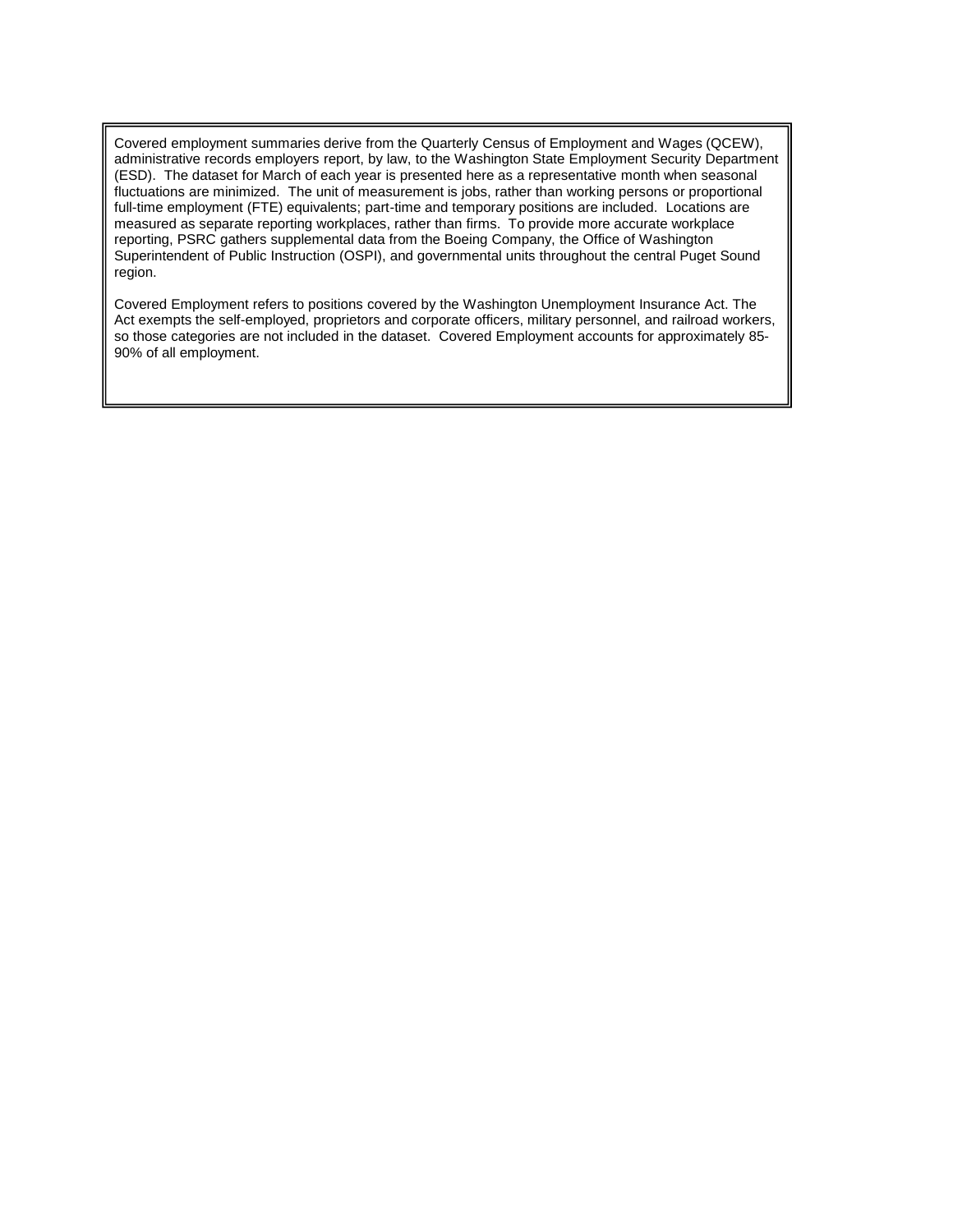### **TITLE**

2018 Covered Employment Estimates by Jurisdiction

**CONTACT(S)** Grant Gibs nt Gibson<br>istant Planner 1011 Western Ave, Suite 500 Seattle, WA 98104-1035 Telephone: (206) 971-3272 Fax:(206)587-4825 ggibson@psrc.org www.psrc.org

#### **1.0 DATA SET OVERVIEW**

Abstract: Covered Employment Estimates summarize employment from PSRC's point-level workplace employment dataset.<br>The data represents a census of covered employers within the Puget Sound Region.

Time period covered by the data: March 2018 Data available: Annual<br>Release: May 2019 Release: 7 am Last Updated: Release, May 2019 Physical location: (latitude and longitude)

Data Source: Quarterly Census of Employment and Wages, Washington State Employment Security Department

### **2.0 DATA STORAGE AND ACCESS INFORMATION**

File type: Microsoft Excel External location of data: http://psrc.org/data/employment/covered-emp Data processing environment: MS Access 2016, ArcGIS 10.6, MS Excel 2016 Size of file: 84KB

#### **3.0 DATA COLLECTION AND PROCESSING**

Description of data collection: Data is received near year end from the State Employment Security Department (ESD) for<br>the first quarter of that same year. Supplemental information from Boeing, OSPI, and governmental units employment totals by county from the initial ESD dataset are used as control totals, and applied proportionally to each record's employment data to arrive at a total matching that of ESD.

of derived parameters and processing techniques

### **4.0 QUALITY CONTROL PROCEDURES**

Description of quality control procedures: The dataset is compared against previous values, and reviewed by member jurisdictions for accuracy.

#### **5.0 DATA REMARKS**

Assessment of the data: These employment estimates are based on the Washington State Employment Security<br>Department's (ESD) Quarterly Census of Employment and Wages (QCEW) series (formerly known as ES-202). This series<br>con Unemployment Insurance Act. Covered employment excludes self-employed workers, proprietors, CEOs, etc., and other<br>non-insured workers. Typically, covered employment has represented 85-90% of total employment. Note that thi part-time and temporary employment, and if a worker holds more than one job, each job would appear in the database.

The Puget Sound Regional Council protects confidential employer information through data suppression, as stipulated by<br>ESD. Data from individual employers is not shared; where aggregate employment values represent fewer t tables, replaced with an asterisk). Additionally, since grand totals are included in the table, an additional suppression is<br>made in any industrial category or geography with a single suppressed value, to prevent disclosu

Boeing employment is included in NAICS code 33 and the manufacturing sector.

Locational data may still reflect centralized payroll reporting rather than actual work location in many cases. Removal of records and normalization to control totals result in divergences from reported values.

#### hese data correspond with ESD's final 2018 QCEW revision.

Missing data periods: N/A

Data intercomparisons: N/A

#### **6.0 REFERENCE REQUIREMENTS**

Puget Sound Regional Council, Seattle, WA - 2018 Covered Employment Estimates by Jurisdiction

#### **7.0 DATA ATTRIBUTES**

Tables included in this file divide regional employment by city and by tract. They include two related industrial<br>categorizations, which utilize the North American Industry Classification System (NAICS) and divide between ategorizations,<br>rivate sectors.

2-Digit Naics categories are as as follows:

- 11 Agriculture, Forestry, Fishing and Hunting 21 Mining 22 Utilities
- 
- 23 Construction
- 31-33 Manufacturing
- 42 Wholesale Trade 44-45 Retail Trade
- 48-49 Transportation and Warehousing
- 51 Information
- 
- 52 Finance and Insurance 53 Real Estate and Rental and Leasing
- 
- 54 Professional, Scientific and Technical Services 55 Management of Companies and Enterprises 56 Administrative and Support and Waste Management and Remediation Services
- 61 Educational Services
- 62 Health Care and Social Assistance
- 
- 
- 71 Arts, Entertainment and Recreation 72 Accommodation and Food Services 81 Other Services (except Public Administration)

Major sector categories combine NAICS categories as follows: Construction and Resources (Const/Res): 11, 21, 23 Finance, Insurance and Real Estate (FIRE): 52, 53 Manufacturing: 31-33 Retail: 44, 45<br>Services: 51, 54-56, 61 (private-sector portion), 62, 71, 72, 81<br>Wholesale Trade, Transportation, and Utilities (WTU): 22, 42, 48, 49<br>Government: Public-sector employment, excluding education Education: 61(public-sector portion)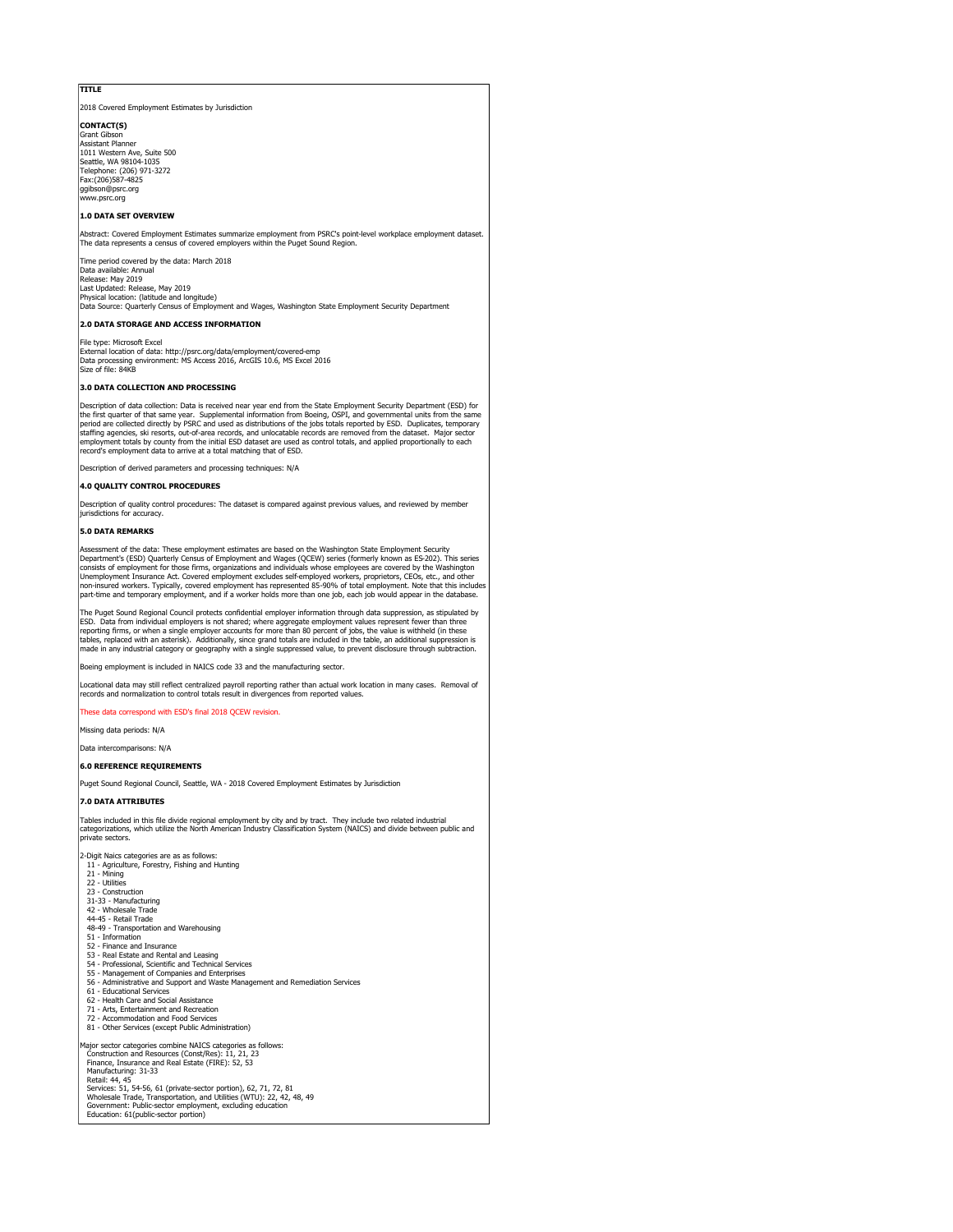| <b>PSRC Covered Employment Estimates (scaled to ESD totals),</b>              |         |                              |         |         |         |         |         |         |         |         |         |         |                   |
|-------------------------------------------------------------------------------|---------|------------------------------|---------|---------|---------|---------|---------|---------|---------|---------|---------|---------|-------------------|
| the City of Seattle- Sector and NAICS 2-Digit                                 |         |                              |         |         |         |         |         |         |         |         |         |         |                   |
| <b>Sector</b>                                                                 | 1995    | 2000                         | 2001    | 2002    | 2003    | 2004    | 2005    | 2006    | 2007    | 2008    | 2009    | 2010    | 2011              |
| Construction / Resources                                                      | 15,282  | 22,645                       | 21,601  | 19,582  | 17,831  | 18,157  | 18,465  | 20,127  | 21,972  | 25,174  | 21,286  | 16,748  | 16,277            |
| Finance / Insurance / Real Estate (FIRE)                                      | 35,253  | 42,471                       | 41,671  | 40,710  | 41,005  | 40,063  | 38,450  | 39,414  | 39,328  | 40,259  | 35,351  | 31,970  | 32,098            |
| Manufacturing                                                                 | 38,050  | 37,104                       | 35,044  | 31,094  | 28,425  | 28,343  | 28,869  | 30,222  | 30,238  | 31,146  | 28,428  | 26,417  | 27,151            |
| Retail                                                                        | 31,504  | 41,984                       | 42,232  | 38,534  | 37,179  | 36,347  | 37,286  | 37,033  | 38,788  | 40,278  | 37,462  | 36,921  | 39,318            |
| Services                                                                      | 185,899 | 235,336                      | 234,726 | 219,499 | 217,129 | 217,684 | 225,103 | 231,452 | 235,446 | 244,184 | 238,369 | 237,882 | 246,703           |
| Wholesale Trade / Transportation / Utilities (WTU)                            | 40,545  | 43,636                       | 42,056  | 37,943  | 39,494  | 36,263  | 34,930  | 33,137  | 33,209  | 34,124  | 31,242  | 29,206  | 29,658            |
| Government                                                                    | 51,571  | 47,565                       | 48,104  | 47,518  | 48,424  | 46,741  | 46,453  | 44,811  | 45,174  | 47,128  | 46,758  | 48,468  | 47,728            |
| Education                                                                     | 28,625  | 32,094                       | 31,771  | 33,882  | 32,723  | 32,981  | 34,872  | 34,485  | 34,196  | 34,584  | 34,384  | 34,570  | 34,988            |
| <b>NAICS-2-Digit</b>                                                          |         |                              |         |         |         |         |         |         |         |         |         |         |                   |
| Agriculture, Forestry, Fishing and Hunting (11)                               | 1,417   | 957                          | 1,142   | 1,176   | 1,169   | 1,332   | 1,388   | 1,375   | 1,240   | 1,149   | 987     | 910     | 955               |
| Mining, Quarrying, and Oil and Gas Extraction (21)                            | 48      | 62                           | 63      | 54      | 61      | 66      | 67      | 66      | 68      | 65      | 69      | 62      | $\overline{58}$   |
| Utilities (22)                                                                |         |                              |         |         |         | 40      | 38      |         |         |         |         | 177     | 171               |
| Construction (23)                                                             | 13,817  | 21,627                       | 20,396  | 18,352  | 16,601  | 16,759  | 17,010  | 18,686  | 20,665  | 23,960  | 20,231  | 15,776  | 15,264            |
| Manufacturing (31)                                                            | 14,357  | 11,549                       | 10,267  | 8,530   | 7,888   | 7,885   | 7,704   | 8,349   | 7,946   | 8,374   | 7,653   | 7,642   | 7,855             |
| Manufacturing (32)                                                            | 8,222   | 8,077                        | 7,918   | 6,962   | 5,712   | 5,488   | 5,748   | 5,772   | 5,634   | 5,021   | 4,323   | 3,455   | $\frac{1}{3,595}$ |
| Manufacturing (33)                                                            | 15,471  | 17,478                       | 16,859  | 15,602  | 14,825  | 14,969  | 15,417  | 16,101  | 16,657  | 17,751  | 16,453  | 15,320  | 15,702            |
| Wholesale Trade (42)                                                          | 22,095  | 22,839                       | 22,267  | 21,289  | 20,410  | 19,777  | 18,764  | 18,858  | 18,167  | 18,655  | 16,766  | 15,642  | 15,713            |
| Retail Trade (44)                                                             | 21,999  | 25,498                       | 25,647  | 23,938  | 23,327  | 23,333  | 23,785  | 23,054  | 24,573  | 24,947  | 20,330  | 20,272  | 20,412            |
| Retail Trade (45)                                                             | 9,504   | 16,485                       | 16,585  | 14,596  | 13,852  | 13,014  | 13,501  | 13,979  | 14,215  | 15,331  | 17,132  | 16,648  | 18,907            |
| Transportation And Warehousing (48)                                           | 10,766  | 13,210                       | 12,768  | 10,596  | 12,930  | 12,325  | 12,994  | 10,970  | 11,376  | 11,853  | 11,106  | 10,866  | 11,624            |
| Transportation And Warehousing (49)                                           |         |                              |         |         |         | 4,121   | 3,135   |         |         |         |         | 2,520   | 2,150             |
| Information (51)                                                              | 14,427  | 23,996                       | 23,561  | 18,595  | 16,988  | 16,470  | 16,484  | 16,734  | 17,072  | 18,281  | 16,959  | 17,408  | 18,514            |
| Finance and Insurance (52)                                                    | 26,235  | 31,395                       | 31,143  | 29,824  | 30,001  | 29,192  | 27,520  | 28,265  | 28,297  | 28,123  | 24,964  | 21,766  | 22,109            |
| Real Estate and Rental and Leasing (53)                                       | 9,018   | 11,076                       | 10,528  | 10,886  | 11,004  | 10,871  | 10,930  | 11,148  | 11,031  | 12,136  | 10,387  | 10,204  | 9,989             |
| Professional, Scientific, and Technical Services (54)                         | 35,711  | 47,661                       | 49,768  | 46,210  | 43,032  | 42,934  | 45,873  | 48,321  | 51,036  | 54,049  | 52,508  | 50,631  | 52,322            |
| Management of Companies and Enterprises (55)                                  | 9,351   | 11,110                       | 10,284  | 10,361  | 12,422  | 12,110  | 13,063  | 13,345  | 12,413  | 12,592  | 11,871  | 11,570  | 11,833            |
| Administrative and Support and Waste Management and Remediation Services (56) | 13,892  | 20,419                       | 17,653  | 14,970  | 14,775  | 15,456  | 15,263  | 15,712  | 16,135  | 16,414  | 13,871  | 13,221  | 12,402            |
| <b>Educational Services (61)</b>                                              | 6,018   | 7,624                        | 7,603   | 7,652   | 7,609   | 7,684   | 7,703   | 7,967   | 8,350   | 8,709   | 9,003   | 9,285   | 9,901             |
| Health Care and Social Assistance (62)                                        | 50,459  | 56,934                       | 58,076  | 56,966  | 57,368  | 57,265  | 59,014  | 60,108  | 58,300  | 59,975  | 63,520  | 63,063  | 66,140            |
| Arts, Entertainment, and Recreation (71)                                      | 6,517   | 8,225                        | 8,028   | 7,212   | 7,210   | 8,153   | 8,205   | 8,129   | 8,693   | 9,300   | 8,824   | 9,011   | 9,246             |
| Accommodation and Food Services (72)                                          | 32,198  | 38,722                       | 38,977  | 37,546  | 37,409  | 38,547  | 39,889  | 41,279  | 43,315  | 44.446  | 41,092  | 42,005  | 43,806            |
| Other Services (except Public Administration) (81)                            | 17,327  | 20,645                       | 20,776  | 19,986  | 20,316  | 19,065  | 19,609  | 19,857  | 20,132  | 20,419  | 20,720  | 21,687  | 22,538            |
| Government                                                                    | 51,571  | 47,565                       | 48,104  | 47,518  | 48,424  | 46,741  | 46,453  | 44,811  | 45,174  | 47,128  | 46,758  | 48,468  | 47,728            |
| 28,625<br>Education                                                           |         |                              | 31,771  | 33,882  | 32,723  | 32,981  | 34,872  | 34,485  | 34,196  | 34,584  | 34,384  | 34,570  | 34,988            |
|                                                                               |         |                              |         |         |         |         |         |         |         |         |         |         |                   |
| Total                                                                         | 502,835 | 497,205                      | 468,763 | 462,210 | 456,578 | 464,429 | 470,681 | 478,351 | 496,877 | 473,280 | 462,180 | 473,921 |                   |
|                                                                               |         | * Indicates data suppression |         |         |         |         |         |         |         |         |         |         |                   |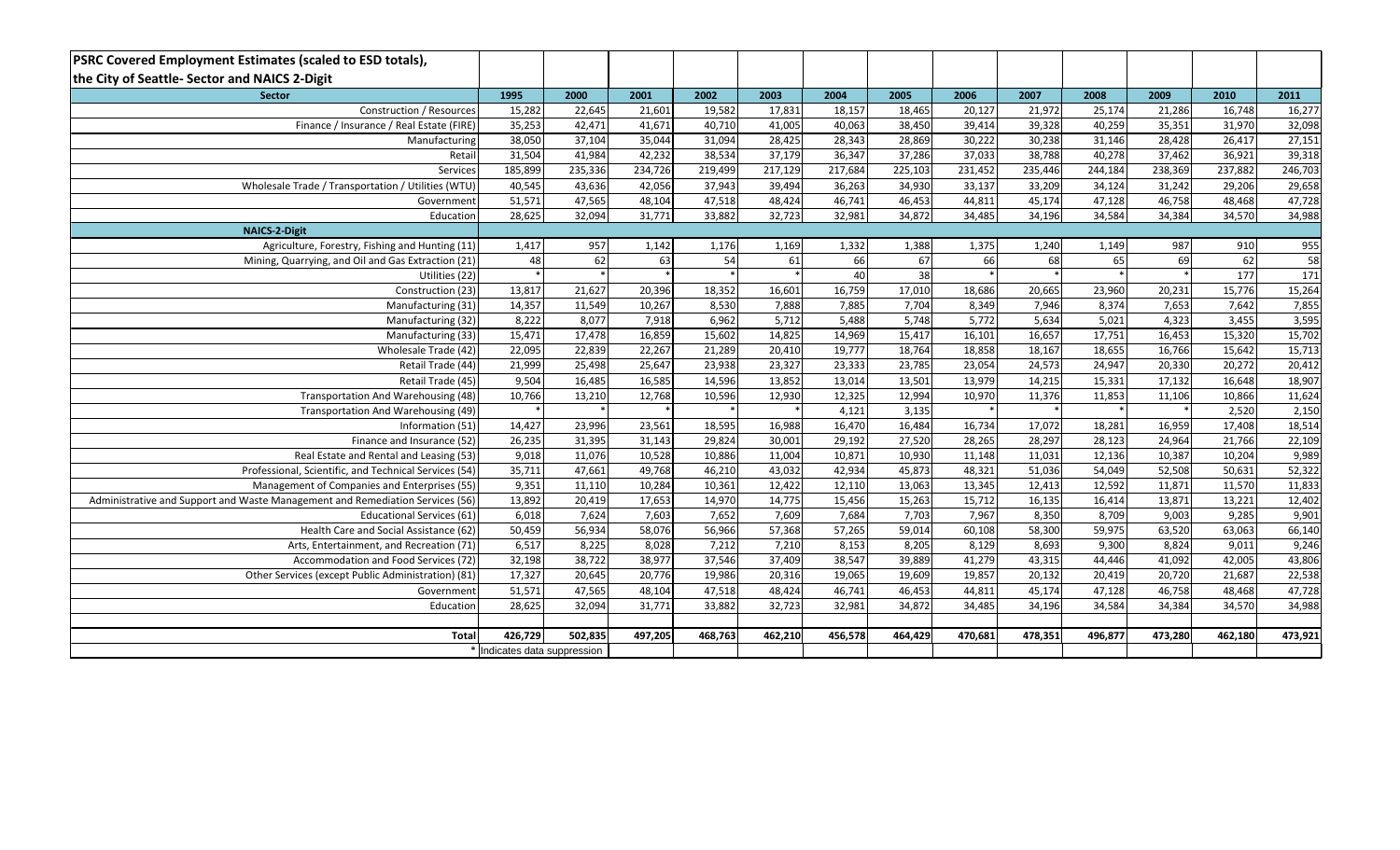| <b>PSRC Covered Employment Estimates (scaled to ESD totals),</b>              |         |         |         |         |         |         |         |
|-------------------------------------------------------------------------------|---------|---------|---------|---------|---------|---------|---------|
| the City of Seattle- Sector and NAICS 2-Digit                                 |         |         |         |         |         |         |         |
| <b>Sector</b>                                                                 | 2012    | 2013    | 2014    | 2015    | 2016    | 2017    | 2018    |
| Construction / Resources                                                      | 16,485  | 17,874  | 18,200  | 20,995  | 23,302  | 23,520  | 24,312  |
| Finance / Insurance / Real Estate (FIRE)                                      | 31,615  | 32,056  | 31,781  | 31,761  | 32,625  | 32,651  | 33,783  |
| Manufacturing                                                                 | 25,644  | 25,940  | 26,400  | 26,979  | 26,239  | 25,222  | 25,025  |
| Retail                                                                        | 41,497  | 45,581  | 51,345  | 56,838  | 60,659  | 69,551  | 77,696  |
| Services                                                                      | 257,398 | 269,885 | 273,336 | 283,418 | 298,025 | 311,354 | 323,752 |
| Wholesale Trade / Transportation / Utilities (WTU)                            | 28,794  | 29,428  | 30,213  | 30,775  | 30,574  | 31,544  | 31,081  |
| Government                                                                    | 46,681  | 46,352  | 46,470  | 46,615  | 47,555  | 48,287  | 49,374  |
| Education                                                                     | 35,204  | 32,831  | 36,965  | 38,050  | 39,043  | 39,651  | 37,119  |
| <b>NAICS-2-Digit</b>                                                          |         |         |         |         |         |         |         |
| Agriculture, Forestry, Fishing and Hunting (11)                               | 712     | 770     | 578     | 706     | 933     | 999     | 1,039   |
| Mining, Quarrying, and Oil and Gas Extraction (21)                            | 60      | 56      | 57      | 47      | 45      | 43      | 45      |
| Utilities (22)                                                                | 148     | 187     | 202     | 189     | 218     | 239     | 255     |
| Construction (23)                                                             | 15,712  | 17,048  | 17,566  | 20,243  | 22,324  | 22,478  | 23,229  |
| Manufacturing (31)                                                            | 7,918   | 8,374   | 8,405   | 8,864   | 8,301   | 8,319   | 8,639   |
| Manufacturing (32)                                                            | 3,423   | 3,150   | 3,295   | 3,320   | 3,480   | 3,252   | 3,247   |
| Manufacturing (33)                                                            | 14,303  | 14,415  | 14,700  | 14,794  | 14,458  | 13,651  | 13,140  |
| Wholesale Trade (42)                                                          | 15,652  | 16,632  | 17,356  | 17,380  | 17,112  | 17,582  | 17,792  |
| Retail Trade (44)                                                             | 20,956  | 21,509  | 21,925  | 22,438  | 22,396  | 22,530  | 22,563  |
| Retail Trade (45)                                                             | 20,541  | 24,072  | 29,421  | 34,400  | 38,262  | 47,021  | 55,133  |
| Transportation And Warehousing (48)                                           | 10,939  | 10,585  | 10,443  | 10,380  | 10,597  | 10,827  | 10,179  |
| Transportation And Warehousing (49)                                           | 2,055   | 2,023   | 2,211   | 2,826   | 2,648   | 2,896   | 2,855   |
| Information (51)                                                              | 19,938  | 20,871  | 21,975  | 25,340  | 28,462  | 31,640  | 35,721  |
| Finance and Insurance (52)                                                    | 21,477  | 21,388  | 20,812  | 20,821  | 21,004  | 20,859  | 20,652  |
| Real Estate and Rental and Leasing (53)                                       | 10,139  | 10,668  | 10,969  | 10,940  | 11,621  | 11,792  | 13,131  |
| Professional, Scientific, and Technical Services (54)                         | 54,929  | 58,514  | 59,614  | 60,274  | 64,041  | 67,749  | 71,219  |
| Management of Companies and Enterprises (55)                                  | 13,704  | 15,467  | 15,457  | 16,679  | 17,564  | 18,082  | 18,151  |
| Administrative and Support and Waste Management and Remediation Services (56) | 12,811  | 13,586  | 13,640  | 14,329  | 13,954  | 14,053  | 13,263  |
| <b>Educational Services (61)</b>                                              | 10,116  | 10,792  | 10,995  | 11,074  | 11,684  | 11,877  | 12,316  |
| Health Care and Social Assistance (62)                                        | 67,270  | 68,955  | 70,989  | 72,114  | 75,442  | 78,099  | 80,023  |
| Arts, Entertainment, and Recreation (71)                                      | 9,241   | 10,001  | 10,276  | 10,441  | 10,943  | 11,551  | 11,831  |
| Accommodation and Food Services (72)                                          | 46,468  | 49,302  | 49,985  | 52,414  | 54,568  | 56,253  | 58,832  |
| Other Services (except Public Administration) (81)                            | 22,922  | 22,398  | 20,405  | 20,753  | 21,368  | 22,049  | 22,395  |
| Government                                                                    | 46,681  | 46,352  | 46,470  | 46,615  | 47,555  | 48,287  | 49,374  |
| Education                                                                     | 35,204  | 32,831  | 36,965  | 38,050  | 39,043  | 39,651  | 37,119  |
|                                                                               |         |         |         |         |         |         |         |
| Total                                                                         | 483,318 | 499,946 | 514,710 | 535,430 | 558,023 | 581,780 | 602,142 |
| $\ast$                                                                        |         |         |         |         |         |         |         |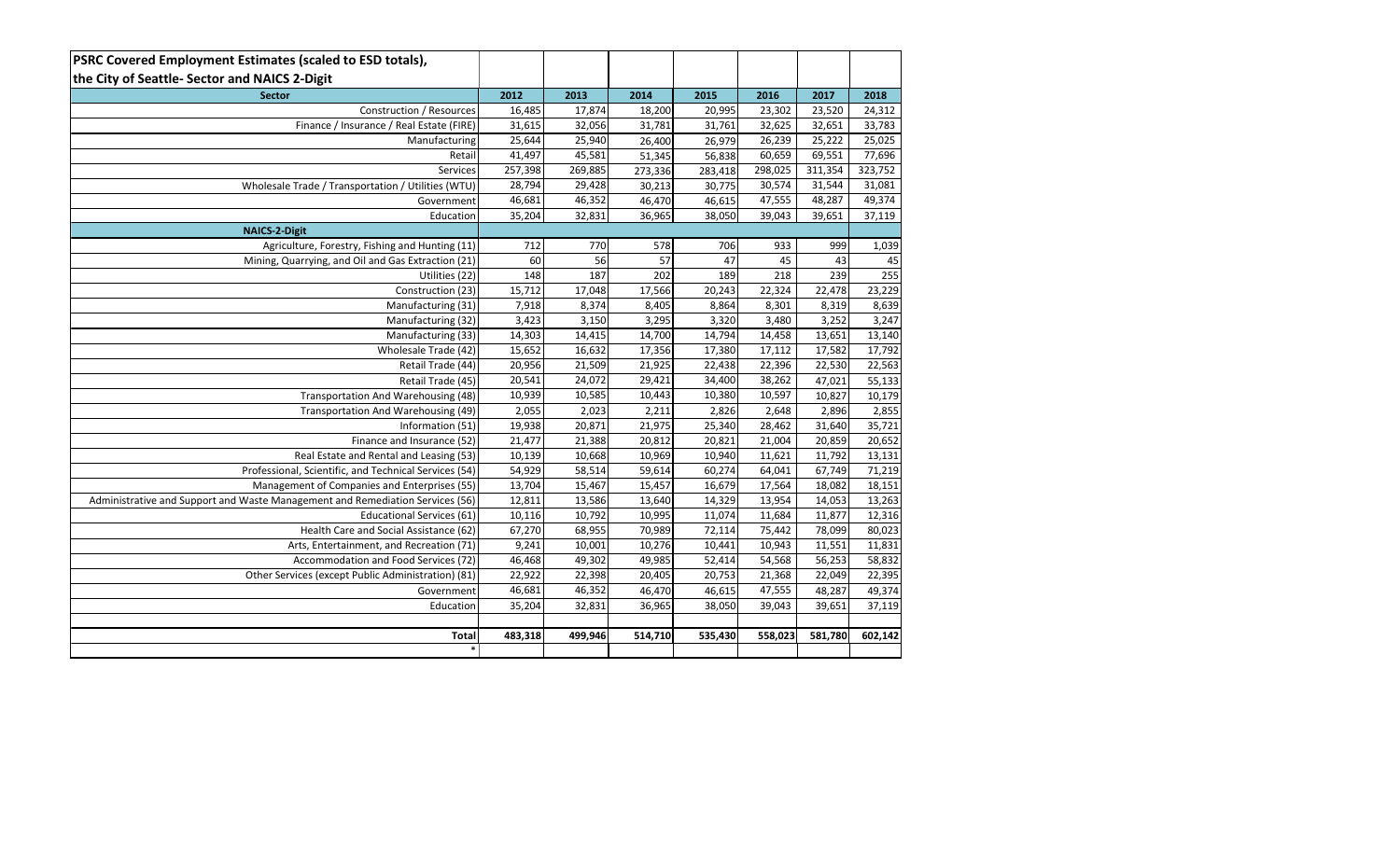| PSRC Covered Employment Estimates (scaled to ESD totals),<br>the City of Seattle- NAICS 3-Digit |                  |        |                    |                 |                 |        |                 |        |        |        |        |       |       |                |       |       |
|-------------------------------------------------------------------------------------------------|------------------|--------|--------------------|-----------------|-----------------|--------|-----------------|--------|--------|--------|--------|-------|-------|----------------|-------|-------|
| <b>NAICS-3-Digit</b>                                                                            | 1995             | 2000   | 2001               | 2002            | 2003            | 2004   | 2005            | 2006   | 2007   | 2008   | 2009   | 2010  | 2011  | 2012           | 2013  | 2014  |
| Crop Production (111)                                                                           | 58               | 72     | 72                 | 58              | 14              |        | 13              | 14     |        | 12     | 26     | 26    | 16    | 42             | 159   | 63    |
| Animal Production (112)                                                                         |                  |        |                    |                 |                 |        |                 |        |        |        |        |       |       | 20             |       |       |
| Forestry and Logging (113)                                                                      | 147              | 77     | 81                 | 87              | 94              | 99     | 89              | 70     | 70     | 79     | 75     | 68    | 67    | 66             | 67    | 71    |
| Fishing, Hunting and Trapping (114)                                                             | 1,183            | 769    | 955                | 1,001           | 1,029           | 1,192  | 1,257           | 1,257  | 1,142  | 1,041  | 865    | 797   | 858   | 580            | 526   | 421   |
| Support Activities for Agriculture and Forestry (115)                                           | 28               |        |                    |                 |                 |        |                 |        |        |        |        |       |       | $\overline{4}$ |       |       |
| Mining (except Oil and Gas) (212)                                                               |                  |        |                    |                 |                 | 59     | 58              | 59     | 60     | 58     | 59     | 56    | 50    | $\ast$         |       |       |
| Support Activities for Mining (213)                                                             |                  |        |                    |                 |                 |        |                 |        |        |        |        |       |       | $\ast$         |       |       |
| Utilities (221)                                                                                 |                  |        |                    |                 |                 | 40     | 38              |        |        |        |        | 177   | 171   | 148            | 187   | 202   |
| Construction of Buildings (236)                                                                 | 4,242            | 8,166  | 7,310              | 6,990           | 6,170           | 6,137  | 6,237           | 6,906  | 7,781  | 9,023  | 7,550  | 5,589 | 5,314 | 5,709          | 6,021 | 6,512 |
| Heavy and Civil Engineering Construction (237)                                                  | 1,186            | 1,512  | 1,574              | 1,593           | 1,211           | 1,197  | 1,575           | 1,849  | 2,142  | 2,151  | 1,676  | 1,510 | 1,504 | 1,824          | 1,796 | 1,492 |
| Specialty Trade Contractors (238)                                                               | 8,389            | 11,949 | 11,513             | 9,769           | 9,220           | 9,426  | 9,198           | 9,932  | 10,742 | 12,787 | 11,004 | 8,676 | 8,446 | 8,179          | 9,231 | 9,562 |
| Food Manufacturing (311)                                                                        | 10,193           | 7,540  | 7,665              | 6,253           | 6,046           | 5,951  | 6,095           | 6,271  | 6,027  | 6,479  | 5,821  | 5,979 | 6,165 | 6,236          | 6,554 | 6,348 |
| Beverage and Tobacco Product Manufacturing (312)                                                | 849              | 1,373  | 630                | 606             | 441             | 543    | 447             | 454    | 444    | 399    |        | 342   | 339   | 316            | 358   | 633   |
| Textile Mills (313)                                                                             | 174              | 140    | 110                | 42              | 38              | 21     | $\overline{22}$ | 21     | 29     | 32     |        | 37    | 31    | $\ast$         |       |       |
| Textile Product Mills (314)                                                                     | 988              | 801    | 701                | 609             | 578             | 506    | 522             | 510    | 525    | 534    | 479    | 459   | 455   | 453            | 463   | 396   |
| Apparel Manufacturing (315)                                                                     | 2,002            | 1,611  | 1,090              | 963             | 756             | 814    | 550             | 1,033  | 901    | 900    | 886    | 794   | 835   | 861            | 911   | 939   |
| Leather and Allied Product Manufacturing (316)                                                  | 152              | 84     | 71                 | $\overline{57}$ | $\overline{30}$ | 50     | 67              | 60     | 20     | 30     | 28     | 31    | 28    | $\;$ $\;$      |       |       |
| Wood Product Manufacturing (321)                                                                | 490              | 472    | $\overline{353}$   | 207             | 238             | 210    | 266             | 259    | 206    | 188    | 189    | 164   | 153   | 141            | 140   | 145   |
| Paper Manufacturing (322)                                                                       | $\overline{521}$ | 445    | 277                | 266             | 257             | 234    | 218             | 224    | 228    | 216    | 187    | 126   | 142   | 115            | 120   | 117   |
| Printing and Related Support Activities (323)                                                   | 3,684            | 3,261  | 3,389              | 2,676           | 2,215           | 2,097  | 2,096           | 2,239  | 2,179  | 1,803  | 1,484  | 1,340 | 1,406 | 1,344          | 1,103 | 1,249 |
| Petroleum and Coal Products Manufacturing (324)                                                 | 49               | 70     | 73                 | 77              | 89              | 87     | 85              | 94     | 112    | 106    | 63     | 68    | 66    | 64             | 62    | 59    |
| Chemical Manufacturing (325)                                                                    | 950              | 1,435  | 1,672              | 1,744           | 901             | 874    | 1,175           | 954    | 1,091  | 934    | 864    | 229   | 248   | 222            | 184   | 176   |
| Plastics and Rubber Products Manufacturing (326)                                                | 802              | 761    | 556                | 491             | 453             | 451    | 365             | 369    | 193    | 188    | 193    | 200   | 185   | 169            | 175   | 159   |
| Nonmetallic Mineral Product Manufacturing (327)                                                 | 1,726            | 1,632  | 1,599              | 1,502           | 1,558           | 1,535  | 1,544           | 1,633  | 1,626  | 1,756  | 1,342  | 1,328 | 1,394 | 1,369          | 1,367 | 1,389 |
| Primary Metal Manufacturing (331)                                                               | 923              | 874    | 831                | 846             | 831             | 756    | 723             | 734    | 726    | 654    | 584    | 531   | 579   | 560            | 563   | 576   |
| Fabricated Metal Product Manufacturing (332)                                                    | 2,178            | 2,495  | 2,088              | 2,005           | 1,786           | 1,759  | 1,873           | 1,999  | 1,987  | 2,104  | 1,841  | 1,748 | 1,583 | 1,592          | 1,620 | 1,673 |
| Machinery Manufacturing (333)                                                                   | 1,961            | 1,726  | 1,662              | 1,495           | 1,193           | 1,106  | 886             | 871    | 873    | 905    | 724    | 689   | 716   | 729            | 764   | 790   |
| Computer and Electronic Product Manufacturing (334)                                             | 1,561            | 1,684  | 2,048              | 1,630           | 1,627           | 1,601  | 1,945           | 2,088  | 2,272  | 2,436  | 2,292  | 1,577 | 1,711 | 1,620          | 1,635 | 1,721 |
| Electical Equipment, Appliance and Component Manufacturing (335)                                | 354              | 313    |                    | 302             | 287             | 296    | 301             | 387    | 385    | 714    | 603    | 567   | 637   | 724            | 821   | 920   |
| Transportation Equipment Manufacturing (336)                                                    | 6,457            | 8,166  | 7,656              | 7,236           | 7,119           | 7,320  | 7,589           | 7,991  | 8,414  | 9,020  | 8,725  | 8,624 | 8,802 | 7,435          | 7,428 | 7,364 |
| Furniture and Related Product Manufacturing (337)                                               | 690              | 704    |                    | 555             | 542             | 568    | 583             | 555    | 561    | 544    | 379    | 358   | 327   | 324            | 269   | 291   |
| Miscellaneous Manufacturing (339)                                                               | 1,347            | 1,516  | $\overline{1,542}$ | 1,533           | 1,440           | 1,564  | 1,516           | 1,475  | 1,440  | 1,374  | 1,304  | 1,226 | 1,346 | 1,318          | 1,316 | 1,366 |
| Merchant Wholesalers, Durable Goods (423)                                                       | 12,611           | 13,614 | 13,453             | 12,746          | 11,833          | 11,122 | 10,367          | 10,068 | 10,230 | 10,628 | 9,702  | 8,522 | 8,466 | 8,435          | 8,952 | 8,893 |
| Merchant Wholesalers, Nondurable Goods (424)                                                    | 7,924            | 8,069  | 7,668              | 7,485           | 7,524           | 7,353  | 6,950           | 7,241  | 6,176  | 6,089  | 4,979  | 4,940 | 4,848 | 4,566          | 4,734 | 4,992 |
| Wholesale Electronic Markets and Agents and Brokers (425)                                       | 1,560            | 1,156  | 1,146              | 1,058           | 1,054           | 1,302  | 1,447           | 1,549  | 1,760  | 1,939  | 2,085  | 2,181 | 2,399 | 2,651          | 2,946 | 3,471 |
| Motor Vehicle and Parts Dealers (441)                                                           | 3,116            | 3,695  | 3,683              | 3,464           | 3,018           | 2,981  | 2,917           | 2,940  | 2,780  | 2,708  | 2,212  | 2,203 | 2,211 | 2,214          | 2,372 | 2,226 |
| Furniture and Home Furnishings Stores (442)                                                     | 1,454            | 1,993  | 1,976              | 1,779           | 1,838           | 1,922  | 1,883           | 1,505  | 1,613  | 1,538  | 1,197  | 1,257 | 1,341 | 1,274          | 1,158 | 1,199 |
| Electronics and Appliance Stores (443)                                                          | 1,313            | 1,168  | 1,144              | 1,185           | 1,186           | 1,215  | 1,313           | 1,365  | 1,317  | 1,425  | 1,345  | 1,123 | 1,276 | 1,242          | 1,161 | 1,088 |
| Building Material and Garden Equipment and Supplies Dealers (444                                | 2,466            | 2,362  | 2,420              | 2,209           | 2,055           | 2,114  | 2,190           | 2,102  | 2,290  | 2,328  | 2,041  | 2,036 | 1,988 | 2,117          | 2,121 | 2,272 |
| Food and Beverage Stores (445)                                                                  | 7,216            | 8,259  | 8,149              | 7,694           | 7,682           | 7,610  | 7,841           | 7,368  | 7,354  | 7,394  | 7,292  | 7,648 | 7,696 | 8,096          | 8,485 | 8,917 |
| Health and Personal Care Stores (446)                                                           | 1,610            | 1,766  | 1,897              | 1,925           | 2,030           | 2,062  | 2,100           | 2,138  | 2,195  | 2,281  | 2,184  | 2,110 | 2,093 | 2,133          | 2,247 | 2,267 |
| Gasoline Stations (447)                                                                         | 1,133            | 973    | 923                | 931             | 997             | 770    | 728             | 767    | 778    | 723    | 719    | 668   | 691   | 659            | 656   | 650   |
| Clothing and Clothing Accessories Stores (448)                                                  | 3,691            | 5,283  | 5,454              | 4,751           | 4,520           | 4,660  | 4,815           | 4,868  | 6,245  | 6,550  | 3,341  | 3,226 | 3,114 | 3,221          | 3,310 | 3,306 |
| Sporting Goods, Hobby, Book and Music Stores (451)                                              | 2,528            | 3,366  | 3,572              | 3,467           | 3,297           | 3,092  | 3,246           | 2,810  | 2,790  | 2,860  | 2,794  | 2,726 | 2,593 |                |       |       |
| General Merchandise Stores (452)                                                                | 3,078            | 3,102  | 3,749              | 3,638           | 3,682           | 3,545  | 3,272           | 3,439  | 3,424  | 3,758  | 5,483  | 5,086 | 5,665 | 5,312          | 5,359 | 5,598 |
| Miscellaneous Store Retailers (453)                                                             | 3,194            | 3,489  | 3,353              | 3,160           | 3,172           | 3,099  | 3,026           | 2,871  | 2,831  | 2,769  | 2,554  | 2,558 | 2,646 | 2,694          | 2,774 | 3,217 |
| Nonstore Retailers (454)                                                                        | 705              | 6,529  | 5,912              | 4,330           | 3,702           | 3,277  | 3,957           | 4,859  | 5,169  | 5,944  | 6,301  | 6,279 | 8,003 |                |       |       |
| Air Transportation (481)                                                                        | 234              | 357    | 228                | 207             |                 |        |                 | 233    | 199    | 223    | 184    | 130   | 125   | $\ast$         |       |       |
| Rail Transportation (482)                                                                       |                  |        |                    |                 |                 |        |                 |        |        |        |        |       |       | $\ast$         |       |       |
| Water Transportation (483)                                                                      | 2,116            | 2,647  | 2,778              | 2,607           | 2,742           | 2,767  | 3,069           | 2,926  | 2,872  | 3,064  | 3,013  | 2,920 | 2,890 | 2,910          | 3,105 | 3,319 |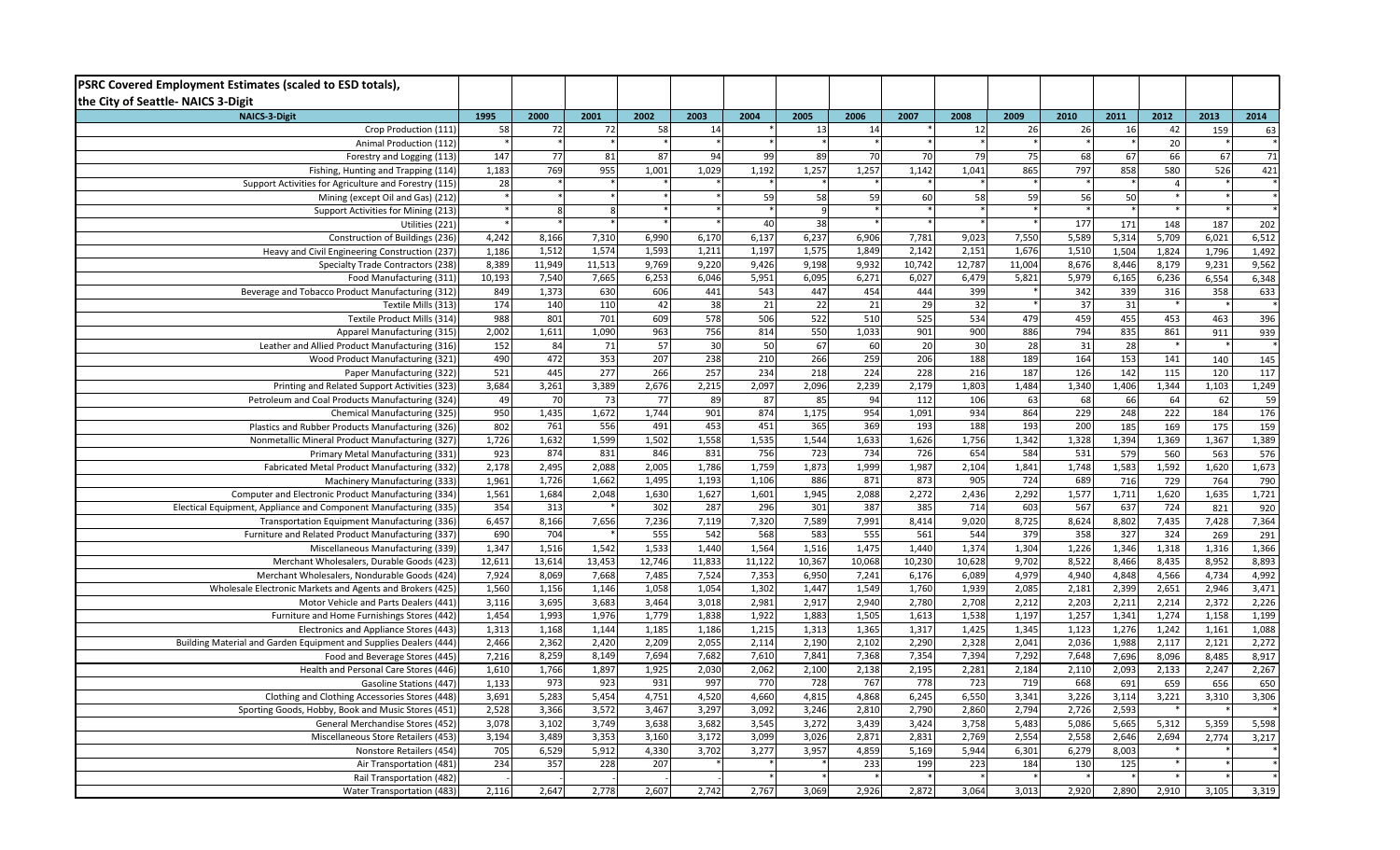| <b>PSRC Covered Employment Estimates (scaled to ESD totals),</b>                       |                              |                  |                  |                  |                  |                 |                  |                  |                 |                  |                  |                 |                  |                 |                  |                  |
|----------------------------------------------------------------------------------------|------------------------------|------------------|------------------|------------------|------------------|-----------------|------------------|------------------|-----------------|------------------|------------------|-----------------|------------------|-----------------|------------------|------------------|
| the City of Seattle-NAICS 3-Digit                                                      |                              |                  |                  |                  |                  |                 |                  |                  |                 |                  |                  |                 |                  |                 |                  |                  |
| <b>NAICS-3-Digit</b>                                                                   | 1995                         | 2000             | 2001             | 2002             | 2003             | 2004            | 2005             | 2006             | 2007            | 2008             | 2009             | 2010            | 2011             | 2012            | 2013             | 2014             |
| Truck Transportation (484)                                                             | 2,524                        | 1,663            | 1,512            | 1,197            | 845              | 849             | 871              | 769              | 758             | 77 <sup>g</sup>  | 749              | 824             | 787              | 835             | 780              | 818              |
| Transit and Ground Passenger Transportation (485)                                      | 1,844                        | 3,169            | 3,201            | 1,957            | 1,840            | 1,890           | 1,708            | 1,828            | 1,780           | 2,146            | 2,022            | 1,842           | 1,933            | 1,793           | 1,672            | 1,742            |
| Scenic and Sightseeing Transportation (487)                                            | 266                          | 434              | 359              | 288              |                  | 292             | 310              |                  |                 |                  |                  |                 | 397              | 438             | $\overline{377}$ | 442              |
| Support Activities for Transportation (488)                                            | 3,759                        | 4,940            | 4,691            | 4,339            | 4,689            | 4,391           | 5,050            | 4,907            | 5,091           | 5,126            | 4,744            | 4,794           | 5,483            | 4,812           | 4,490            | 3,933            |
| Postal Service (491)                                                                   |                              |                  |                  |                  |                  |                 |                  |                  |                 |                  |                  |                 |                  |                 |                  |                  |
| Couriers and Messengers (492)                                                          | 2,998                        |                  | 5,893            |                  | 5,186            | 3,600           | 2,579            |                  |                 |                  |                  | 2,061           | 1,686            | 1,637           | 1,577            | 1,738            |
| Warehousing and Storage (493)                                                          | 3,871                        |                  | 616              |                  |                  | 521             |                  |                  |                 |                  |                  | 459             | 465              | 418             | 447              | 473              |
| Publishing Industries (except Internet) (511)                                          | 4,329                        | 8,647            | 8,456            | 6,431            | 6,379            | 6,430           | 6,721            | 6,815            | 7,140           | 7,244            | 6,423            | 6,352           | 6,766            | 6,990           | 6,768            | 7,160            |
| Motion Picture and Sound Recording Industries (512)                                    | 1,277                        | 1,980            | 1,485            | 1,270            | 1,116            | 1,022           | 1,098            | 1,084            | 1,126           | 1,051            | 1,106            | 1,102           | 1,124            | 1,241           | 1,307            | 1,418            |
| Broadcasting (except Internet) (515)                                                   | 2,222                        | 2,486            | 2,559            | 2,400            | 2,433            | 2,407           | 2,249            | 2,436            | 2,381           | 2,307            | 2,111            | 2,027           | 2,094            | 2,051           | 2,119            | 2,050            |
| Internet Publishing and Broadcasting (516)                                             | 27                           | 1,436            | 1,251            | 372              | 322              | 386             | 742              | 814              |                 |                  |                  |                 |                  |                 |                  |                  |
| Telecommunications (517)                                                               | 5,816                        | 6,947            | 7,538            | 6,136            | 5,230            | 4,860           | 4,389            | 4,018            | 3,948           | 4,236            | 3,707            | 3,290           | 2,672            | 2,739           | 2,536            | 2,454            |
| Data Processing, Hosting and Related Services (518)                                    |                              | 2,344            | 2,096            | 1,875            | 1,358            | 1,225           | 1,146            | 1,406            | 1,218           | 1,248            | 1,431            | 1,535           | 1,516            | 1,772           | 2,146            | 2,193            |
| Other Information Services (519)                                                       | 139                          | 157              | 176              | 112              | 149              | 140             | 138              | 162              | 1,258           | 2,194            | 2,181            | 3,102           | 4,342            | 5,144           | 5,995            | 6,701            |
| Monetary Authorities- Central Bank (521)                                               |                              |                  |                  |                  |                  |                 |                  |                  |                 |                  |                  |                 |                  |                 |                  |                  |
| Credit Intermediation and Related Activities (522)                                     | 10,080                       | 11,772           | 11,479           | 12,149           | 13,334           | 13,670          | 12,734           | 13,551           | 13,034          | 12,282           | 9,874            | 7,289           | 6,853            | 5,962           | 5,959            | 5,791            |
| Securities, Commodity Contracts, Other Financial Investments, Related Activities (523) | 3,210                        | 4,918            | 5,204            | 5,028            | 4,607            | 4,472           | 4,277            | 4,415            | 4,517           | 4,702            | 4,523            | 4,492           | 5,473            | 6,044           | 6,292            | 5,861            |
| Insurance Carries and Related Activities (524)                                         | 11,990                       | 14,038           | 13,799           | 12,069           | 11,629           | 10,629          | 10,159           | 9,892            | 10,337          | 10,728           | 10,260           | 9,850           | 9,666            | 9,347           | 9,095            | 9,152            |
| Funds, Trusts and Other Financial Services (525)                                       | 763                          |                  |                  |                  |                  |                 |                  |                  |                 |                  |                  | 135             | 118              | 124             | 42               | 8                |
| Real Estate (531)                                                                      | 7,435                        | 8,562            | 8,171            | 8,721            | 8,982            | 8,702           | 8,690            | 8,667            | 8,533           | 9,495            | 8,300            | 8,197           | 8,154            | 8,477           | 9,209            | 9,614            |
| Rental and Leasing Services (532)                                                      | 1,511                        | 2,420            | 2,256            | 2,077            | 1,942            | 2,084           | 2,147            | 2,088            | 2,067           | 2,137            | 1,907            | 1,908           | 1,767            | 1,602           | 1,395            | 1,290            |
| Lessors of Nonfinancial Intangible Assets (except Copyrighted Works) (533)             | 72                           | 94               | 101              | 88               | 80               | 84              | 93               | 394              | 431             | 505              | 179              | 99              | 67               | 60              | 64               | 65               |
| Professional, Scientific and Technical Services (541)                                  | 35,711                       | 47,661           | 49,768           | 46,210           | 43,032           | 42,934          | 45,873           | 48,321           | 51,036          | 54,049           | 52,508           | 50,631          | 52,322           | 54,929          | 58,514           | 59,614           |
| Management of Companies and Enterprises (551)                                          | 9,351                        | 11,110           | 10,284           | 10,361           | 12,422           | 12,110          | 13,063           | 13,345           | 12,413          | 12,592           | 11,871           | 11,570          | 11,833           | 13,704          | 15,467           | 15,457           |
| Administrative and Support Services (561)                                              | 12,761                       | 18,523           | 16,742           | 14,401           | 13,738           | 14,503          | 14,354           | 14,689           | 14,841          | 14,957           | 12,432           | 11,778          | 10,866           | 11,622          | 12,015           | 12,071           |
| Waste Management and Remediation Services (562)                                        | 1,130                        | 1,896            | 911              | 569              | 1,036            | 953             | 909              | 1,022            | 1,294           | 1,457            | 1,439            | 1,444           | 1,536            | 1,189           | 1,571            | 1,569            |
| <b>Educational Services (611</b>                                                       | 6,018                        | 7,624            | 7,603            | 7,652            | 7,609            | 7,684           | 7,703            | 7,967            | 8,350           | 8,709            | 9,003            | 9,285           | 9,901            | 10,116          | 10,792           | 10,995           |
| Ambulatory Health Care Services (621)                                                  | 18,688                       | 17,704<br>20,171 | 17,353<br>22,005 | 18,655<br>19,669 | 19,444<br>19,376 | 20,272          | 20,771<br>18,885 | 21,119<br>19,545 | 20,637          | 21,056<br>18,876 | 22,233<br>20,268 | 23,095          | 23,622<br>20,592 | 23,652          | 24,355<br>20,596 | 25,024<br>18,928 |
| Hospitals (622)<br>Nursing and Residential Care Facilities (623)                       | 15,391<br>7,471              | 7,871            | 8,178            | 7,850            | 7,928            | 18,654<br>7,774 | 7,658            | 7,708            | 18,342<br>7,760 | 7,903            | 8,379            | 19,438          | 9,020            | 20,706<br>9,340 | 9,721            | 9,330            |
| Social Assistance (624)                                                                | 8,909                        | 11,188           | 10,540           | 10,792           | 10,619           | 10,565          | 11,700           | 11,736           | 11,561          | 12,139           | 12,640           | 8,566<br>11,964 |                  | 13,572          | 14,282           | 17,706           |
| Performing Arts, Spectator Sports and Related Industries (711)                         | 3,099                        | 4,351            | 4,090            | 3,668            | 3,565            | 4,048           | 4,168            | 3,924            | 3,854           | 4,092            | 4,072            | 4,261           | 12,906<br>4,209  | 4,037           | 4,484            | 4,699            |
| Museums, Historical Sites and Similar Institutions (712)                               | 723                          | 995              | 1,050            | 968              | 1,128            | 1,278           | 1,156            | 1,330            | 1,384           | 1,540            | 1,462            | 1,399           | 1,518            | 1,572           | 1,606            | 1,491            |
| Amusement, Gambling and Recreation Industries (713)                                    | 2,695                        | 2,879            | 2,889            | 2,577            | 2,518            | 2,827           | 2,880            | 2,874            | 3,456           | 3,668            | 3,292            | 3,350           | 3,520            | 3,632           | 3,911            | 4,086            |
| Accommodation (721)                                                                    | 5,713                        | 6,262            | 6,916            | 6,495            | 6,71             | 6,880           | 6,680            | 6,676            | 7,436           | 7,082            | 6,926            | 6,833           | 6,841            | 6,781           | 6,951            | 7,022            |
| Food Services and Drinking Places (722)                                                | 26,485                       | 32,460           | 32,062           | 31,051           | 30,699           | 31,667          | 33,210           | 34,604           | 35,879          | 37,365           | 34,245           | 35,172          | 36,965           | 39,687          | 42,351           | 42,963           |
| Repair and Maintenance (811)                                                           | 3,867                        | 3,983            | 3,735            | 3,598            | 3,478            | 3,252           | 3,362            | 3,213            | 3,233           | 3,268            | 3,021            | 2,913           | 2,735            | 2,654           | 2,660            | 2,830            |
| Personal and Laundry Services (812)                                                    | 5,382                        | 6,188            | 6,220            | 5,676            | 5,122            | 5,049           | 5,195            | 5,486            | 5,440           | 5,659            | 5,622            | 5,506           | 5,945            | 6,369           | 6,427            | 6,540            |
| Religious, Grantmaking, Civic, Professional and Similar Organizations (813)            | 5,574                        | 7,245            | 7,004            | 7,037            | 7,510            | 6,978           | 7,242            | 7.475            | 7,510           | 7,580            | 7,907            | 7,781           | 8,051            | 8,194           | 8,469            | 8,620            |
| Private Households (814)                                                               | 2,504                        | 3,229            | 3,818            | 3,674            | 4,205            | 3,786           | 3,810            | 3,682            | 3,948           | 3,911            | 4,175            | 5,487           | 5,807            | 5,705           | 4,842            | 2,415            |
| Government                                                                             | 51,571                       | 47,565           | 48,104           | 47,518           | 48,424           | 46,741          | 46,453           | 44,811           | 45,174          | 47,128           | 46,758           | 48,468          | 47,728           | 46,681          | 46,352           | 46,470           |
| Education                                                                              | 28,625                       | 32,094           | 31,771           | 33,882           | 32,723           | 32,981          | 34,872           | 34,485           | 34,196          | 34,584           | 34,384           | 34,570          | 34,988           | 35,204          | 32,831           | 36,965           |
|                                                                                        |                              |                  |                  |                  |                  |                 |                  |                  |                 |                  |                  |                 |                  |                 |                  |                  |
| Total                                                                                  | 426,729                      | 502,835          | 497,205          | 468,763          | 462,210          | 456,578         | 464,429          | 470,681          | 478,351         | 496,877          | 473,280          | 462,180         | 473,921          | 483,318         | 499,946          | 514,710          |
|                                                                                        | * Indicates data suppression |                  |                  |                  |                  |                 |                  |                  |                 |                  |                  |                 |                  |                 |                  |                  |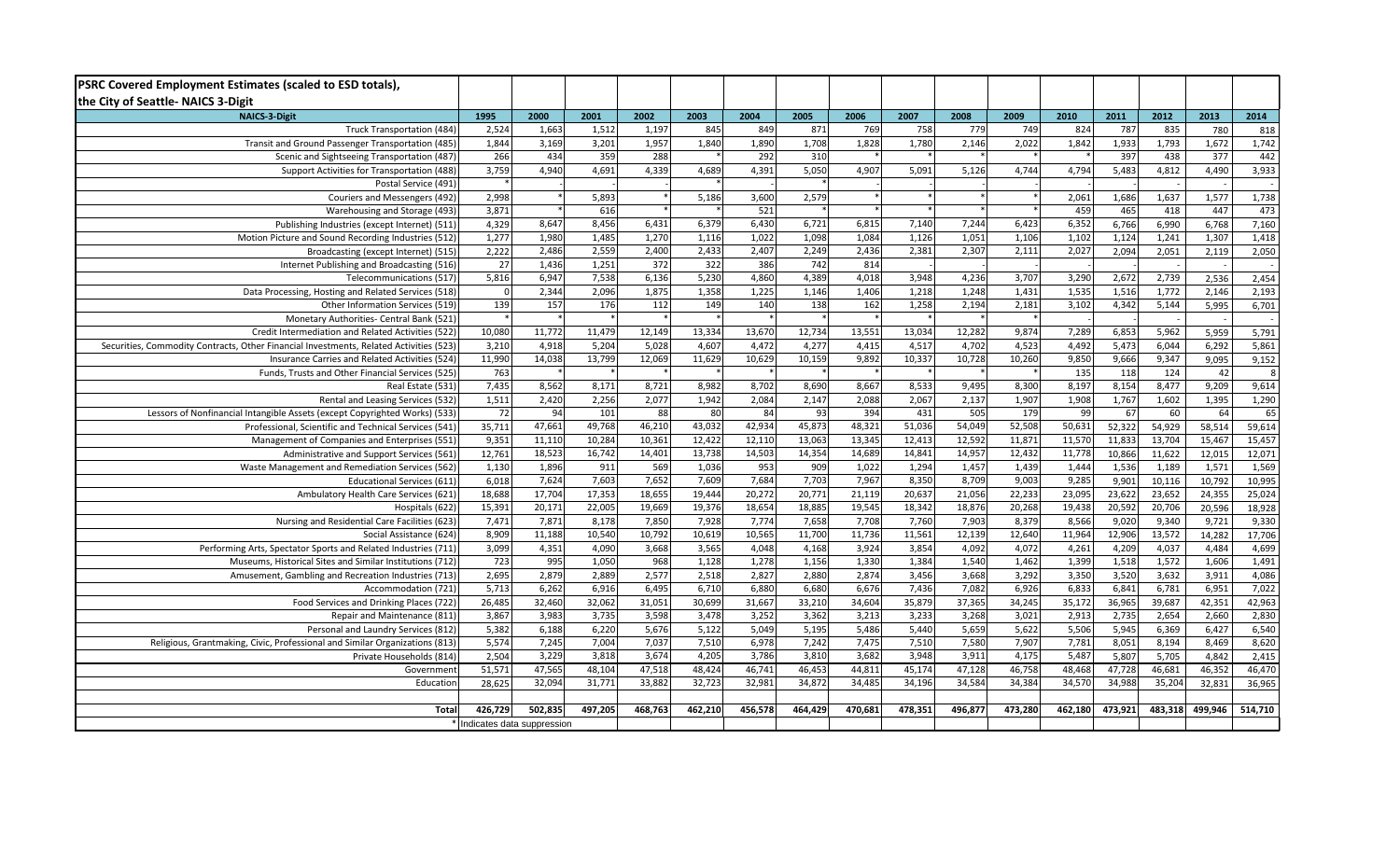| PSRC Covered Employment Estimates (scaled to ESD totals),         |        |        |        |        |
|-------------------------------------------------------------------|--------|--------|--------|--------|
| the City of Seattle-NAICS 3-Digit                                 |        |        |        |        |
| <b>NAICS-3-Digit</b>                                              | 2015   | 2016   | 2017   | 2018   |
| Crop Production (111)                                             | 75     | 255    | 338    | 367    |
| Animal Production (112)                                           |        |        | 20     | 20     |
| Forestry and Logging (113)                                        | 66     | 65     | 28     | 25     |
| Fishing, Hunting and Trapping (114)                               | 547    | 588    | 596    | 605    |
| Support Activities for Agriculture and Forestry (115)             |        |        | 17     | 23     |
| Mining (except Oil and Gas) (212)                                 | $\ast$ | ×      |        |        |
| Support Activities for Mining (213)                               |        |        |        |        |
| Utilities (221)                                                   | 189    | 218    | 239    | 255    |
| Construction of Buildings (236)                                   | 7,492  | 8,388  | 8,671  | 9,291  |
| Heavy and Civil Engineering Construction (237)                    | 1,570  | 1,898  | 1,659  | 1,773  |
| Specialty Trade Contractors (238)                                 | 11,180 | 12,039 | 12,149 | 12,165 |
| Food Manufacturing (311)                                          | 6,639  | 5,971  | 5,919  | 6,266  |
| Beverage and Tobacco Product Manufacturing (312)                  | 801    | 867    | 911    | 917    |
| Textile Mills (313)                                               |        | 7      | 8      |        |
| Textile Product Mills (314)                                       | 372    | 352    | 350    | 277    |
| Apparel Manufacturing (315)                                       | 978    | 1,023  | 1,055  | 1,090  |
| Leather and Allied Product Manufacturing (316)                    |        | 82     | 77     |        |
| Wood Product Manufacturing (321)                                  | 143    | 150    | 131    | 119    |
| Paper Manufacturing (322)                                         | 111    | 107    |        |        |
| Printing and Related Support Activities (323)                     | 1,197  | 1,236  | 936    | 894    |
| Petroleum and Coal Products Manufacturing (324)                   | 47     | 46     |        |        |
| Chemical Manufacturing (325)                                      | 212    | 250    | 320    | 386    |
| Plastics and Rubber Products Manufacturing (326)                  | 156    | 176    | 191    | 207    |
| Nonmetallic Mineral Product Manufacturing (327)                   | 1,453  | 1,515  | 1,526  | 1,496  |
| Primary Metal Manufacturing (331)                                 | 599    | 552    | 565    | 531    |
| Fabricated Metal Product Manufacturing (332)                      | 1,754  | 1,793  | 1,705  | 1,684  |
| Machinery Manufacturing (333)                                     | 808    | 746    | 807    | 874    |
| Computer and Electronic Product Manufacturing (334)               | 1,848  | 1,930  | 1,839  | 1,834  |
| Electical Equipment, Appliance and Component Manufacturing (335)  | 913    | 780    | 750    | 687    |
| Transportation Equipment Manufacturing (336)                      | 7,177  | 6,950  | 6,392  | 5,990  |
| Furniture and Related Product Manufacturing (337)                 | 309    | 343    | 352    | 308    |
| Miscellaneous Manufacturing (339)                                 | 1,388  | 1,364  | 1,241  | 1,232  |
| Merchant Wholesalers, Durable Goods (423)                         | 8,800  | 8,834  | 9,065  | 9,405  |
| Merchant Wholesalers, Nondurable Goods (424)                      | 5,429  | 4,955  | 4,984  | 5,423  |
| Wholesale Electronic Markets and Agents and Brokers (425)         | 3,151  | 3,323  | 3,532  | 2,964  |
| Motor Vehicle and Parts Dealers (441)                             | 2,276  | 2,397  | 2,341  | 2,261  |
| Furniture and Home Furnishings Stores (442)                       | 1,179  | 1,177  | 1,191  | 1,208  |
| Electronics and Appliance Stores (443)                            | 1,277  | 1,273  | 1,238  | 1,091  |
| Building Material and Garden Equipment and Supplies Dealers (444) | 2,159  | 2,220  | 2,181  | 2,367  |
| Food and Beverage Stores (445)                                    | 9,265  | 8,948  | 8,979  | 8,944  |
| Health and Personal Care Stores (446)                             | 2,340  | 2,359  | 2,418  | 2,300  |
| Gasoline Stations (447)                                           | 640    | 624    | 604    | 750    |
| Clothing and Clothing Accessories Stores (448)                    | 3,303  | 3,398  | 3,578  | 3,643  |
| Sporting Goods, Hobby, Book and Music Stores (451)                |        |        |        |        |
| General Merchandise Stores (452)                                  | 5,742  | 5,588  | 5,151  | 5,123  |
| Miscellaneous Store Retailers (453)                               | 3,294  | 3,473  | 3,768  | 3,771  |
| Nonstore Retailers (454)                                          |        |        |        |        |
| Air Transportation (481)                                          |        |        |        |        |
| Rail Transportation (482)                                         |        |        |        |        |
| Water Transportation (483)                                        | 3,180  | 3,217  | 3,133  | 2,937  |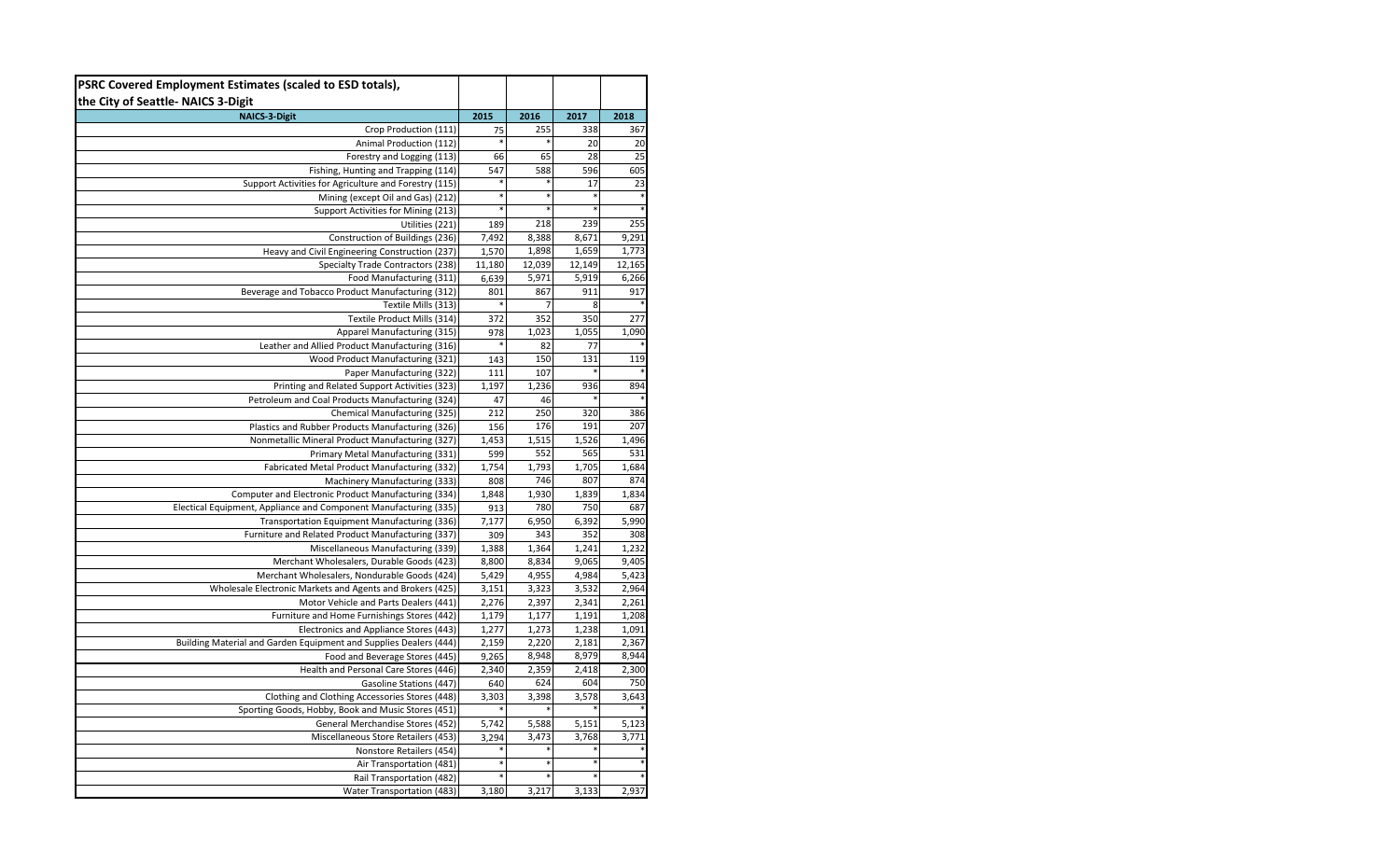| PSRC Covered Employment Estimates (scaled to ESD totals),                                            |                                   |                          |                |                |
|------------------------------------------------------------------------------------------------------|-----------------------------------|--------------------------|----------------|----------------|
| the City of Seattle- NAICS 3-Digit                                                                   |                                   |                          |                |                |
| <b>NAICS-3-Digit</b>                                                                                 | 2015                              | 2016                     | 2017           | 2018           |
| Truck Transportation (484)                                                                           | 756                               | 781                      | 678            | 625            |
| Transit and Ground Passenger Transportation (485)                                                    | 1,689                             | 1,628                    | 1,809          | 1,786          |
| Scenic and Sightseeing Transportation (487)                                                          | 408                               | 479                      | 512            | 545            |
| Support Activities for Transportation (488)                                                          | 4,171                             | 4,290                    | 4,500          | 4,108          |
| Postal Service (491)                                                                                 | $\overline{\phantom{a}}$          | $\overline{\phantom{a}}$ | $\overline{a}$ |                |
| Couriers and Messengers (492)                                                                        | 2,285                             | 2,181                    | 2,379          | 2,383          |
| Warehousing and Storage (493)                                                                        | 541                               | 466                      | 517            | 472            |
| Publishing Industries (except Internet) (511)<br>Motion Picture and Sound Recording Industries (512) | 7,791                             | 8,418                    | 8,411<br>1,283 | 9,011<br>1,270 |
| Broadcasting (except Internet) (515)                                                                 | 1,336                             | 1,472<br>1,943           | 1,879          | 1,669          |
| Internet Publishing and Broadcasting (516)                                                           | 1,980<br>$\overline{\phantom{a}}$ |                          |                |                |
| Telecommunications (517)                                                                             | 2,282                             | 2,063                    | 1,956          | 1,846          |
| Data Processing, Hosting and Related Services (518)                                                  | 3,374                             | 4,073                    | 5,578          | 6,204          |
| Other Information Services (519)                                                                     | 8,577                             | 10,493                   | 12,533         | 15,721         |
| Monetary Authorities- Central Bank (521)                                                             | ÷,                                | $\overline{a}$           |                |                |
| Credit Intermediation and Related Activities (522)                                                   | 5,743                             | 5,630                    | 5,708          | 5,961          |
| Securities, Commodity Contracts, Other Financial Investments, Related Activities (523)               | 5,846                             | 5,959                    | 5,772          | 5,771          |
| Insurance Carries and Related Activities (524)                                                       | 9,224                             | 9,409                    | 9,340          | 8,887          |
| Funds, Trusts and Other Financial Services (525)                                                     | 8                                 | 6                        |                |                |
| Real Estate (531)                                                                                    | 9,578                             | 10,153                   | 10,309         | 11,777         |
| Rental and Leasing Services (532)                                                                    | 1,295                             |                          | 1,393          | 1,252          |
| Lessors of Nonfinancial Intangible Assets (except Copyrighted Works) (533)                           | 66                                | *                        | 90             | 102            |
| Professional, Scientific and Technical Services (541)                                                | 60,274                            | 64,041                   | 67,749         | 71,219         |
| Management of Companies and Enterprises (551)                                                        | 16,679                            | 17,564                   | 18,082         | 18,151         |
| Administrative and Support Services (561)                                                            | 12,681                            | 12,225                   | 12,426         | 11,581         |
| Waste Management and Remediation Services (562)                                                      | 1,648                             | 1,729                    | 1,627          | 1,682          |
| <b>Educational Services (611)</b>                                                                    | 11,074                            | 11,684                   | 11,877         | 12,316         |
| Ambulatory Health Care Services (621)                                                                | 25,050                            | 26,048                   | 27,709         | 28,472         |
| Hospitals (622)                                                                                      | 20,447                            | 22,622                   | 23,523         | 23,938         |
| Nursing and Residential Care Facilities (623)                                                        | 8,792                             | 9,133                    | 8,683          | 8,320          |
| Social Assistance (624)                                                                              | 17,824                            | 17,639                   | 18,184         | 19,293         |
| Performing Arts, Spectator Sports and Related Industries (711)                                       | 4,855                             | 4,875                    | 4,800          | 5,140          |
| Museums, Historical Sites and Similar Institutions (712)                                             | 1,496                             | 1,614                    | 1,655          | 1,814          |
| Amusement, Gambling and Recreation Industries (713)                                                  | 4,090                             | 4,454                    | 5,096          | 4,877          |
| Accommodation (721)                                                                                  | 7,225                             | 7,440                    | 7,387          | 7,715          |
| Food Services and Drinking Places (722)                                                              | 45,189                            | 47,128                   | 48,866         | 51,117         |
| Repair and Maintenance (811)                                                                         | 3,094                             | 2,944                    | 2,720          | 2,804          |
| Personal and Laundry Services (812)                                                                  | 6,198                             | 6,530                    | 6,918          | 6,965          |
| Religious, Grantmaking, Civic, Professional and Similar Organizations (813)                          | 8,809                             | 9,137                    | 9,469          | 9,702          |
| Private Households (814)                                                                             | 2,651                             | 2,757                    | 2,942          | 2,924          |
| Government                                                                                           | 46,615                            | 47,555                   | 48,287         | 49,374         |
| Education                                                                                            | 38,050                            | 39,043                   | 39,651         | 37,119         |
| Total                                                                                                |                                   |                          | 581,780        |                |
| *                                                                                                    | 535,430                           | 558,023                  |                | 602,142        |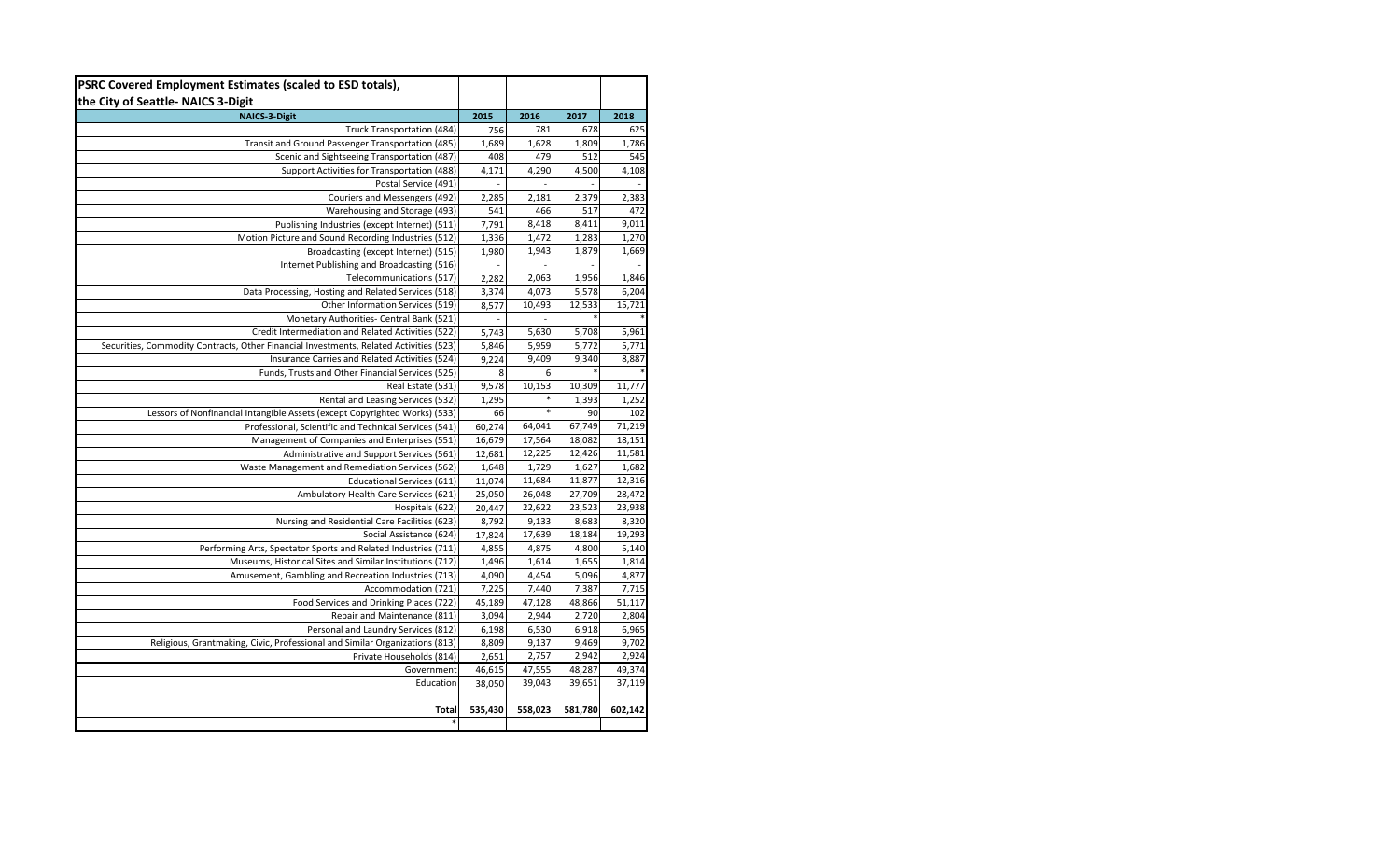**PSRC Covered Employment Estimates (scaled to ESD totals), the City of Seattle- NAICS 4-Digit breakdown of NAICS 3-Digit 541 (Professional, Scientific, and Technical Services)**

| NAICS-4 | <b>NAICS-4 Title</b>                                                | 1995  | 2000   | 2001   | 2002   | 2003   | 200-   |       | 2006   | 2007   | 2008   | 2009   | 2010   | 2011   | 2012   | 2013   | 2014   | 2015   | 2016   | 2017   | 2018   |
|---------|---------------------------------------------------------------------|-------|--------|--------|--------|--------|--------|-------|--------|--------|--------|--------|--------|--------|--------|--------|--------|--------|--------|--------|--------|
|         | 5411 Legal Services                                                 | J.537 | 11,404 | 10,824 | 10,569 | 10,724 | 10,497 | 0,622 | 10,508 | 10,483 | 10,691 | 10,712 | 10,608 | 10,879 | 10,621 | 11,199 | 10,385 | 9,929  | 9,939  | 9,813  | 9,691  |
|         | 5412 Accounting, Tax Preparation, Bookkeeping, and Payroll Services | 5,178 | 4,992  | 4,910  | 044.   | 3,853  | 3,508  | 3,611 | 3,921  | 4,005  | 3,967  | 3.918  | 3,654  | 3,626  | 3,617  | 3,864  | 4,001  | 4,104  | 4.544  | ,381   | 4,692  |
|         | 5413 Architectural, Engineering, and Related Services               | 5,935 | 8.608  | 8.606  | 8,206  | 7.776  | 7,522  | 7,828 | 8,586  | 9,391  | 10,142 | 9,268  | 8,093  | 8,299  | 8.421  | 9,052  | 9,429  | 9.642  | 10,043 | 10,913 | 10,794 |
|         | 5414 Specialized Design Services                                    |       | 1.061  | 1.173  | 932    | 851    | 797    | L,009 | 1.173  | 1.293  | 1.466  | .340   | 1.199  | 1.322  | L.387  | 1.416  | 1.517  | 1.563  | 1,684  | 1.601  | 1.669  |
|         | 5415 Computer Systems Design and Related Services                   | 3.80  | 7.617  | 9,866  | 8,290  | 6.024  | 6,241  | 7,054 | 8,259  | 8,839  | 9,569  | 9.044  | 8.786  | 8,915  | 10,250 | 11,335 | 12,696 | 12,662 | 14,516 | L5,488 | 16,826 |
|         | 5416 Management, Scientific, and Technical Consulting Services      | 2,502 | 2,690  | 2.704  | 2,515  | 2.485  | 3,048  | 3,617 | 3,957  | 4.172  | 4,659  | 5.042  | 4,858  | 5,460  | 7,047  | 7,759  | 8,240  | 8,869  | 9,752  | 10,744 | 11,978 |
|         | 5417 Scientific Research and Development Services                   | .137  | 5.903  | 5.997  | 6,566  | 6,671  | 6,704  | 428,  | 7.302  | 7,980  | 8,322  | 8.243  | 8.594  | 8,673  | 8.667  | 8,565  | 8,236  | 8.429  | 8,629  | 9,252  | 9,818  |
|         | 5418 Advertising, Public Relations, and Related Services            | 4.44C | 3.608  | 3.878  | 3,157  | 2.769  | 2.405  | 2.620 | 2.619  | 2.891  | 3,175  | 2.906  | 2.869  | 2,970  | 2,897  | 3,027  | 2.726  | 2,915  | 2,909  | 3.103  | 3,386  |
|         | 5419 Other Professional, Scientific, and Technical Services         | .429  | 1,777  | 1,810  | 1,931  | 1,880  | 2,213  | 2,084 | 1,997  | 1,983  | 2,058  | 2,035  | 2,013  | 2,175  | 2,021  | 2,106  | 2,385  | 2,160  | 2,025  | 2,456  | 2,364  |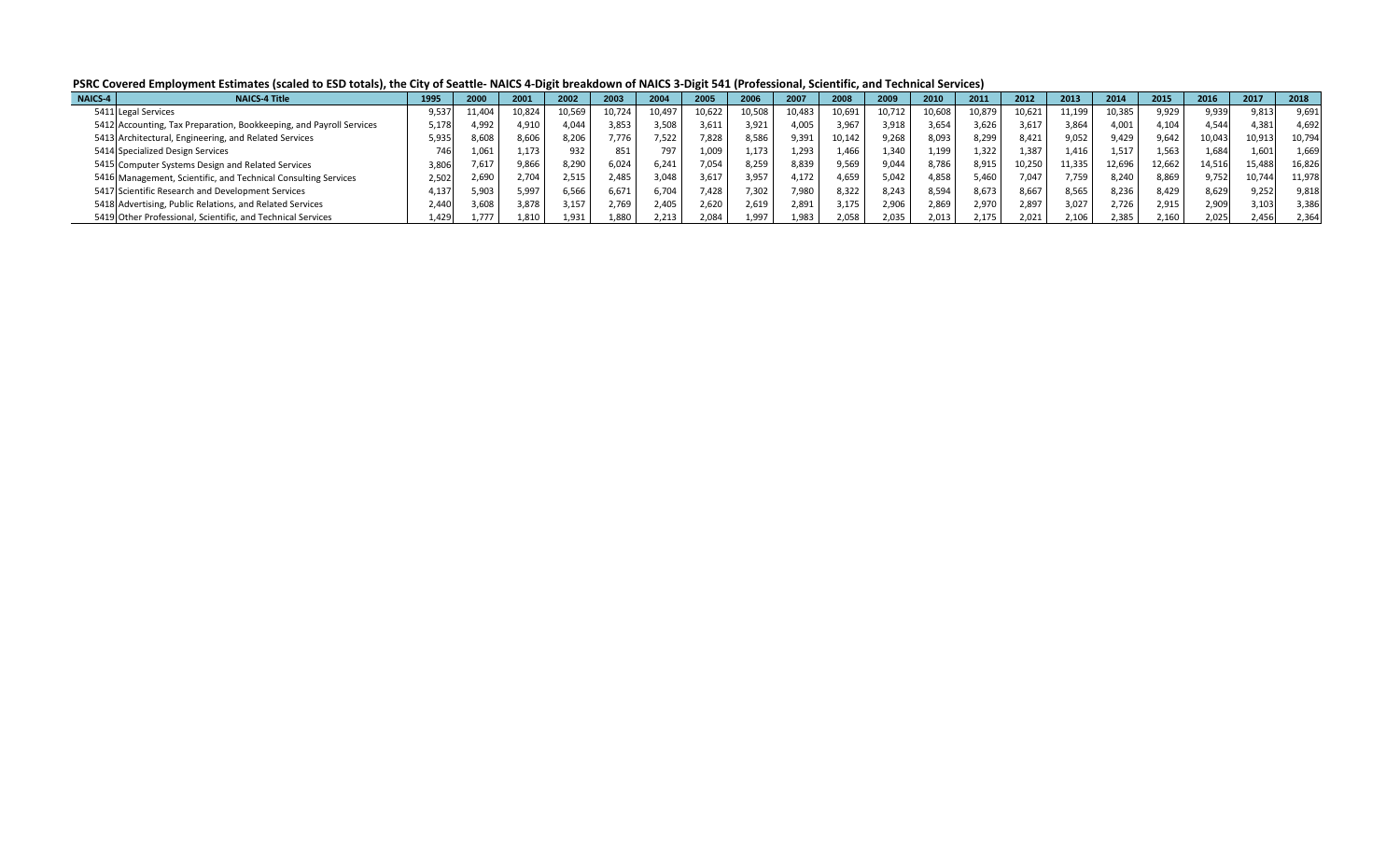| <b>PSRC Sector</b>                                 | <b>NAICS-2 Code</b> |
|----------------------------------------------------|---------------------|
| Construction / Resources                           | 11                  |
| <b>Construction / Resources</b>                    | 21                  |
| Wholesale Trade / Transportation / Utilities (WTU) | 22                  |
| Construction / Resources                           | 23                  |
| Manufacturing                                      | 31                  |
| Manufacturing                                      | 32                  |
| Manufacturing                                      | 33                  |
| Wholesale Trade / Transportation / Utilities (WTU) | 42                  |
| Retail                                             | 44                  |
| Retail                                             | 45                  |
| Wholesale Trade / Transportation / Utilities (WTU) | 48                  |
| Wholesale Trade / Transportation / Utilities (WTU) | 49                  |
| <b>Services</b>                                    | 51                  |
| Finance / Insurance / Real Estate (FIRE)           | 52                  |
| Finance / Insurance / Real Estate (FIRE)           | 53                  |
| <b>Services</b>                                    | 54                  |
| <b>Services</b>                                    | 55                  |
| <b>Services</b>                                    | 56                  |
| <b>Services</b>                                    | 61                  |
| <b>Services</b>                                    | 62                  |
| <b>Services</b>                                    | 71                  |
| <b>Services</b>                                    | 72                  |
| <b>Services</b>                                    | 81                  |
| Government                                         | 92                  |

# Never reported Not reported after 2006 Not reported separate from Government

Note: Boeing is reported as part of 33/Manufacturing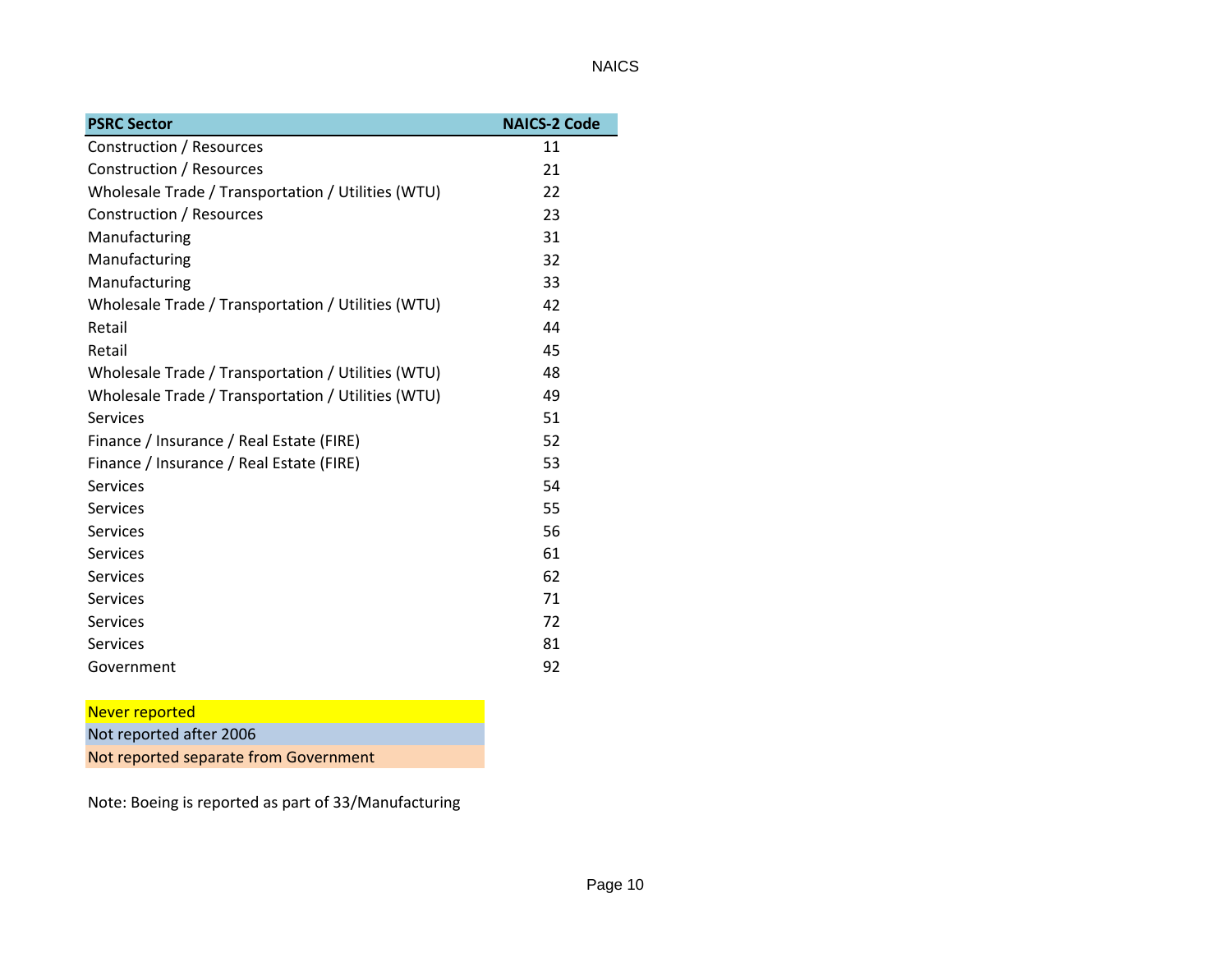| <b>NAICS-2 Title</b>                                                          | <b>NAICS-3 Code</b> |
|-------------------------------------------------------------------------------|---------------------|
| Agriculture, Forestry, Fishing and Hunting (11)                               | 111                 |
| Mining, Quarrying, and Oil and Gas Extraction (21)                            | 112                 |
| Utilities (22)                                                                | 113                 |
| Construction (23)                                                             | 114                 |
| Manufacturing (31)                                                            | 115                 |
| Manufacturing (32)                                                            | 211                 |
| Manufacturing (33)                                                            | 212                 |
| Wholesale Trade (42)                                                          | 213                 |
| Retail Trade (44)                                                             | 221                 |
| Retail Trade (45)                                                             | 236                 |
| Transportation And Warehousing (48)                                           | 237                 |
| Transportation And Warehousing (49)                                           | 238                 |
| Information (51)                                                              | 311                 |
| Finance and Insurance (52)                                                    | 312                 |
| Real Estate and Rental and Leasing (53)                                       | 313                 |
| Professional, Scientific, and Technical Services (54)                         | 314                 |
| Management of Companies and Enterprises (55)                                  | 315                 |
| Administrative and Support and Waste Management and Remediation Services (56) | 316                 |
| <b>Educational Services (61)</b>                                              | 321                 |
| Health Care and Social Assistance (62)                                        | 322                 |
| Arts, Entertainment, and Recreation (71)                                      | 323                 |
| Accommodation and Food Services (72)                                          | 324                 |
| Other Services (except Public Administration) (81)                            | 325                 |
| Public Administration (92)                                                    | 326                 |
|                                                                               | 327                 |
|                                                                               | 331                 |
|                                                                               | 332                 |
|                                                                               | 333                 |
|                                                                               | 334                 |
|                                                                               | 335                 |
|                                                                               | 336                 |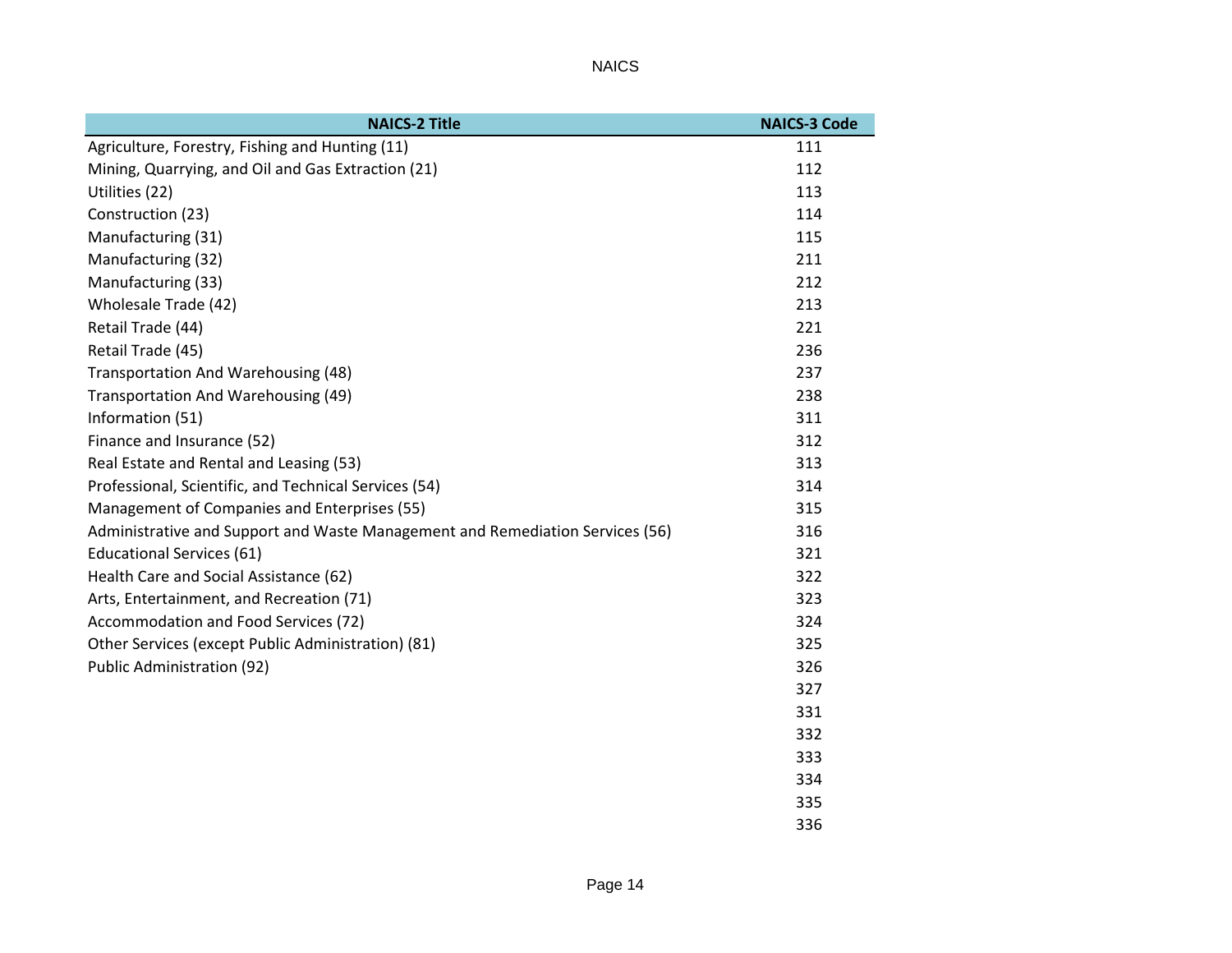| 337 |
|-----|
| 339 |
| 423 |
| 424 |
| 425 |
| 441 |
| 442 |
| 443 |
| 444 |
| 445 |
| 446 |
| 447 |
| 448 |
| 451 |
| 452 |
| 453 |
| 454 |
| 481 |
| 482 |
| 483 |
| 484 |
| 485 |
| 486 |
| 487 |
| 488 |
| 491 |
| 492 |
| 493 |
| 511 |
| 512 |
| 515 |
| 516 |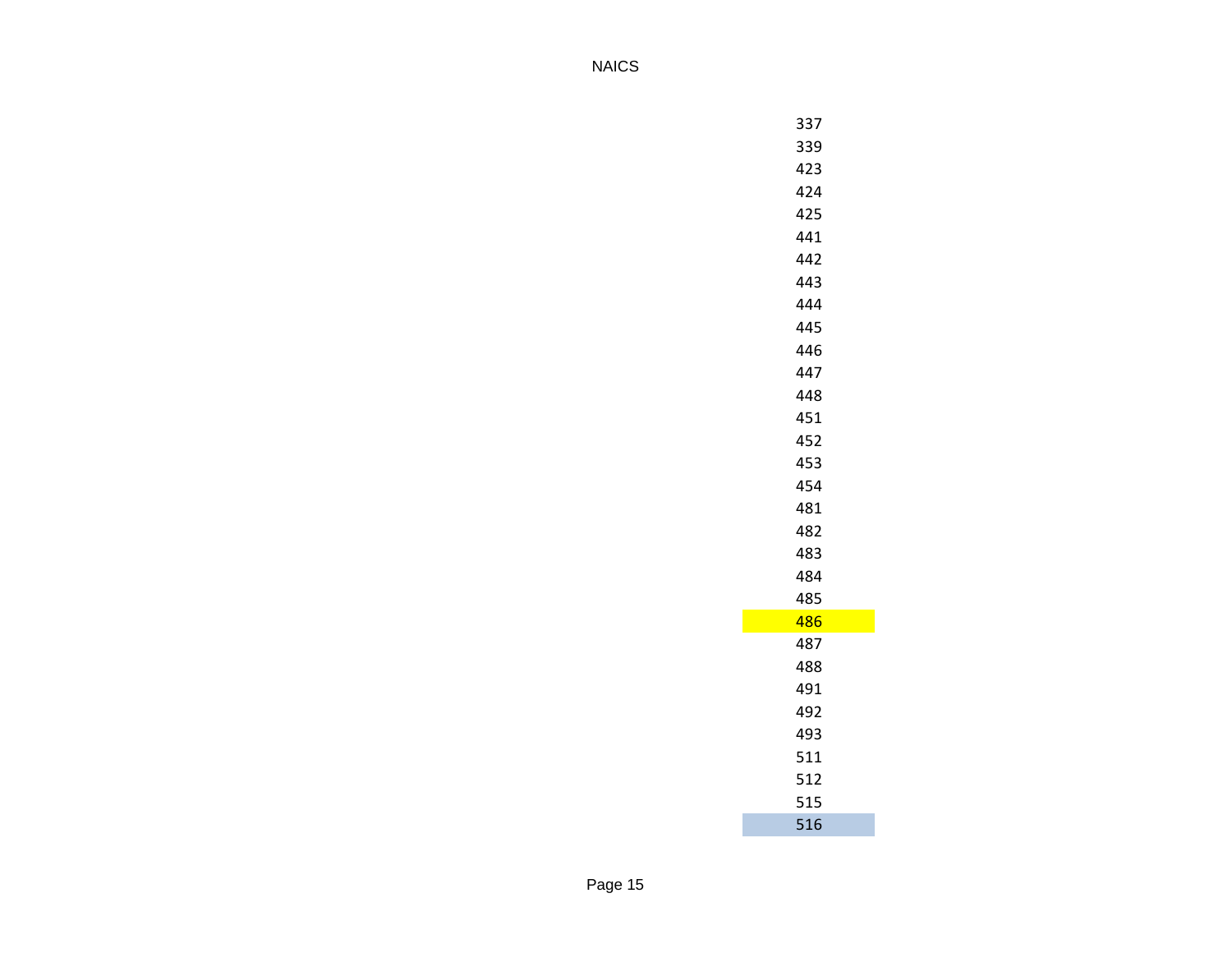| 518<br>519<br>521<br>522<br>523<br>524<br>525<br>531<br>532<br>533<br>541<br>551<br>561<br>562<br>611<br>621<br>622<br>623<br>624<br>711<br>712<br>713<br>721<br>722<br>811<br>812<br>813<br>814<br>921<br>922<br>923 | 517 |
|-----------------------------------------------------------------------------------------------------------------------------------------------------------------------------------------------------------------------|-----|
|                                                                                                                                                                                                                       |     |
|                                                                                                                                                                                                                       |     |
|                                                                                                                                                                                                                       |     |
|                                                                                                                                                                                                                       |     |
|                                                                                                                                                                                                                       |     |
|                                                                                                                                                                                                                       |     |
|                                                                                                                                                                                                                       |     |
|                                                                                                                                                                                                                       |     |
|                                                                                                                                                                                                                       |     |
|                                                                                                                                                                                                                       |     |
|                                                                                                                                                                                                                       |     |
|                                                                                                                                                                                                                       |     |
|                                                                                                                                                                                                                       |     |
|                                                                                                                                                                                                                       |     |
|                                                                                                                                                                                                                       |     |
|                                                                                                                                                                                                                       |     |
|                                                                                                                                                                                                                       |     |
|                                                                                                                                                                                                                       |     |
|                                                                                                                                                                                                                       |     |
|                                                                                                                                                                                                                       |     |
|                                                                                                                                                                                                                       |     |
|                                                                                                                                                                                                                       |     |
|                                                                                                                                                                                                                       |     |
|                                                                                                                                                                                                                       |     |
|                                                                                                                                                                                                                       |     |
|                                                                                                                                                                                                                       |     |
|                                                                                                                                                                                                                       |     |
|                                                                                                                                                                                                                       |     |
|                                                                                                                                                                                                                       |     |
|                                                                                                                                                                                                                       |     |
|                                                                                                                                                                                                                       |     |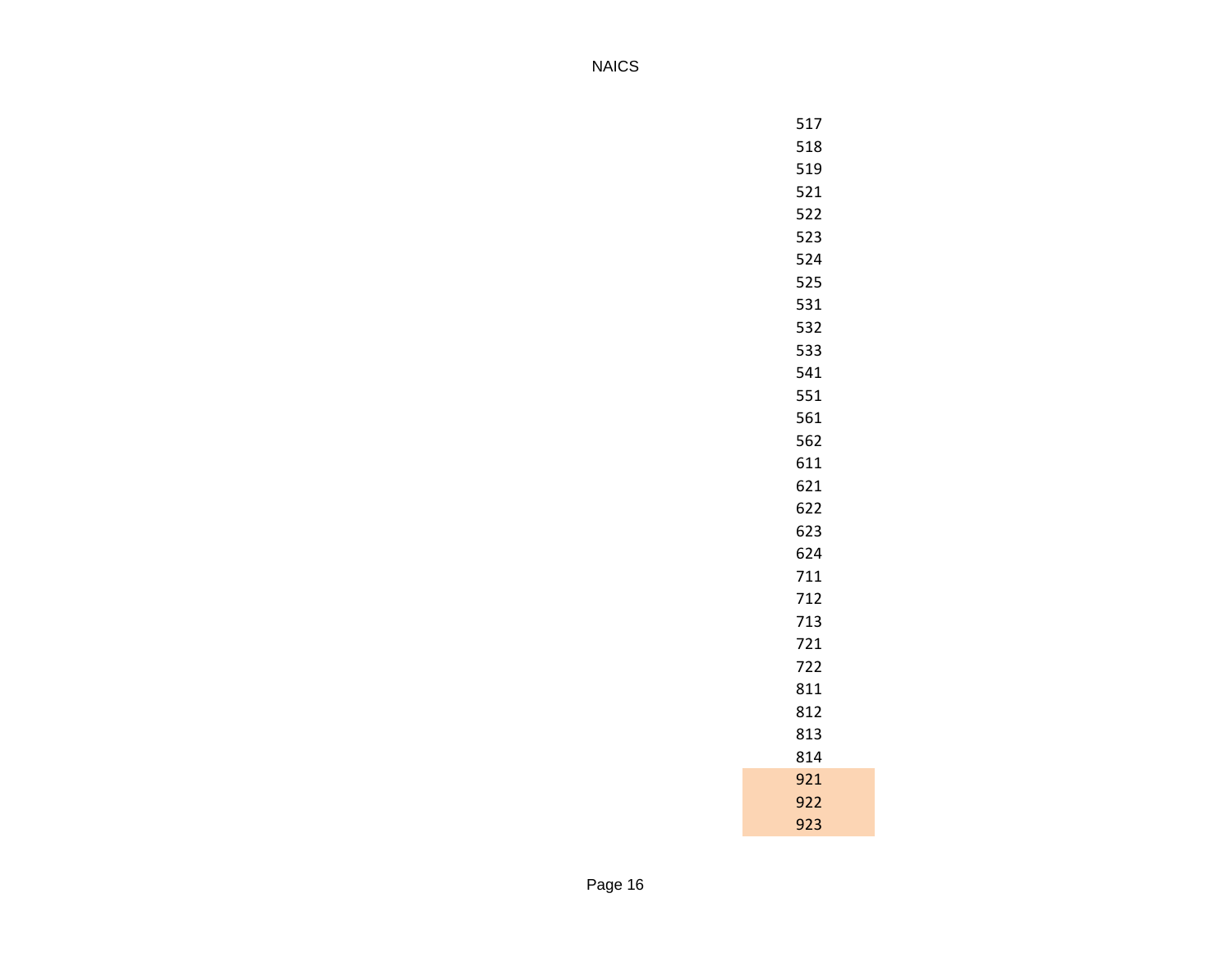| 924 |
|-----|
| 925 |
| 926 |
| 927 |
| 928 |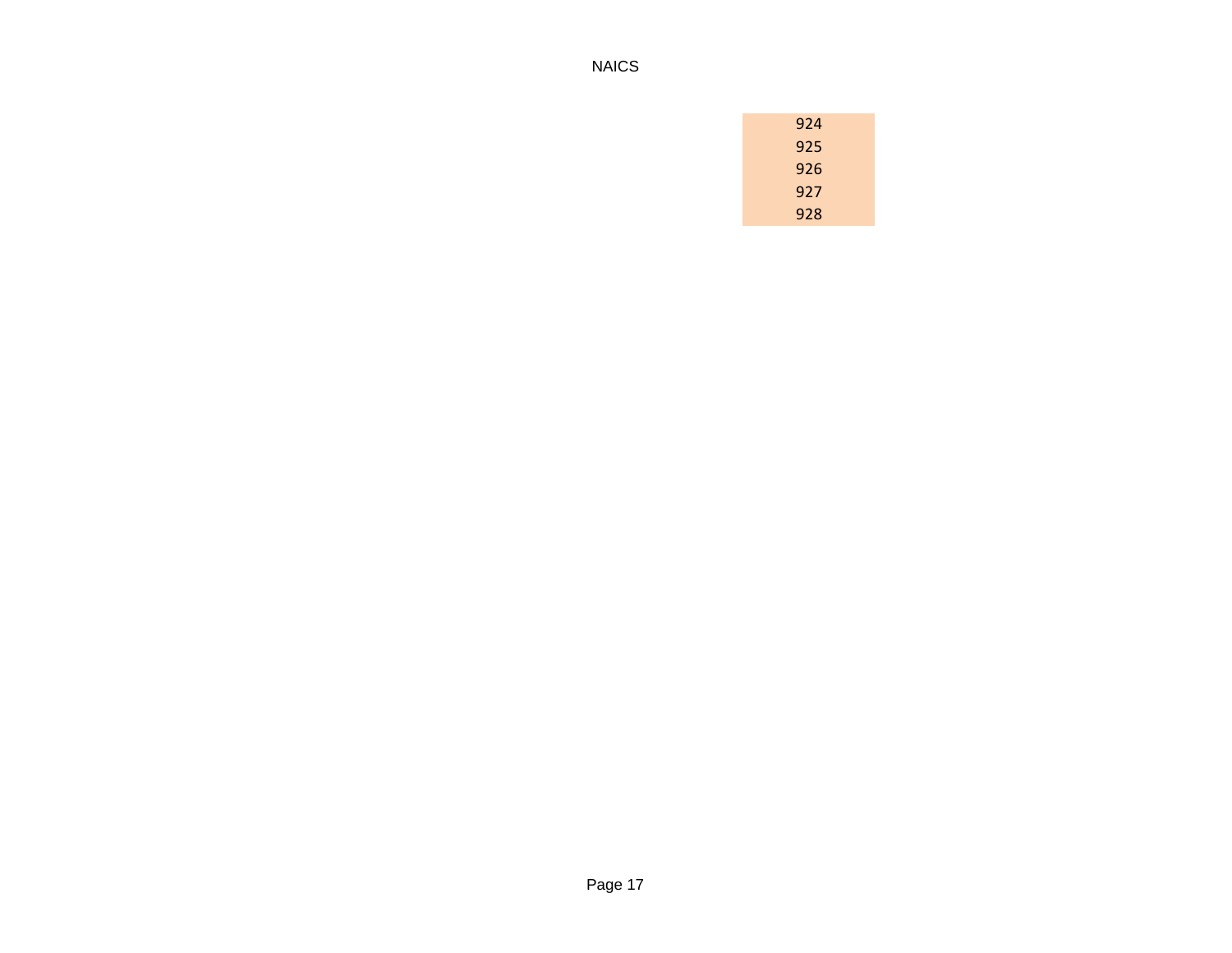| <b>NAICS-3 Title</b>                                         | <b>NAICS-4 Code</b> |
|--------------------------------------------------------------|---------------------|
| Crop Production                                              | 5411                |
| <b>Animal Production</b>                                     | 5412                |
| Forestry and Logging                                         | 5413                |
| Fishing, Hunting and Trapping                                | 5414                |
| Support Activities for Agriculture and Forestry              | 5415                |
| Oil and Gas Extraction                                       | 5416                |
| Mining (except Oil and Gas)                                  | 5417                |
| <b>Support Activities for Mining</b>                         | 5418                |
| Utilities                                                    | 5419                |
| <b>Construction of Buildings</b>                             |                     |
| Heavy and Civil Engineering Construction                     |                     |
| <b>Specialty Trade Contractors</b>                           |                     |
| <b>Food Manufacturing</b>                                    |                     |
| Beverage and Tobacco Product Manufacturing                   |                     |
| <b>Textile Mills</b>                                         |                     |
| <b>Textile Product Mills</b>                                 |                     |
| <b>Apparel Manufacturing</b>                                 |                     |
| Leather and Allied Product Manufacturing                     |                     |
| <b>Wood Product Manufacturing</b>                            |                     |
| <b>Paper Manufacturing</b>                                   |                     |
| <b>Printing and Related Support Activities</b>               |                     |
| Petroleum and Coal Products Manufacturing                    |                     |
| <b>Chemical Manufacturing</b>                                |                     |
| <b>Plastics and Rubber Products Manufacturing</b>            |                     |
| Nonmetallic Mineral Product Manufacturing                    |                     |
| <b>Primary Metal Manufacturing</b>                           |                     |
| <b>Fabricated Metal Product Manufacturing</b>                |                     |
| <b>Machinery Manufacturing</b>                               |                     |
| <b>Computer and Electronic Product Manufacturing</b>         |                     |
| Electrical Equipment, Appliance, and Component Manufacturing |                     |
| <b>Transportation Equipment Manufacturing</b>                |                     |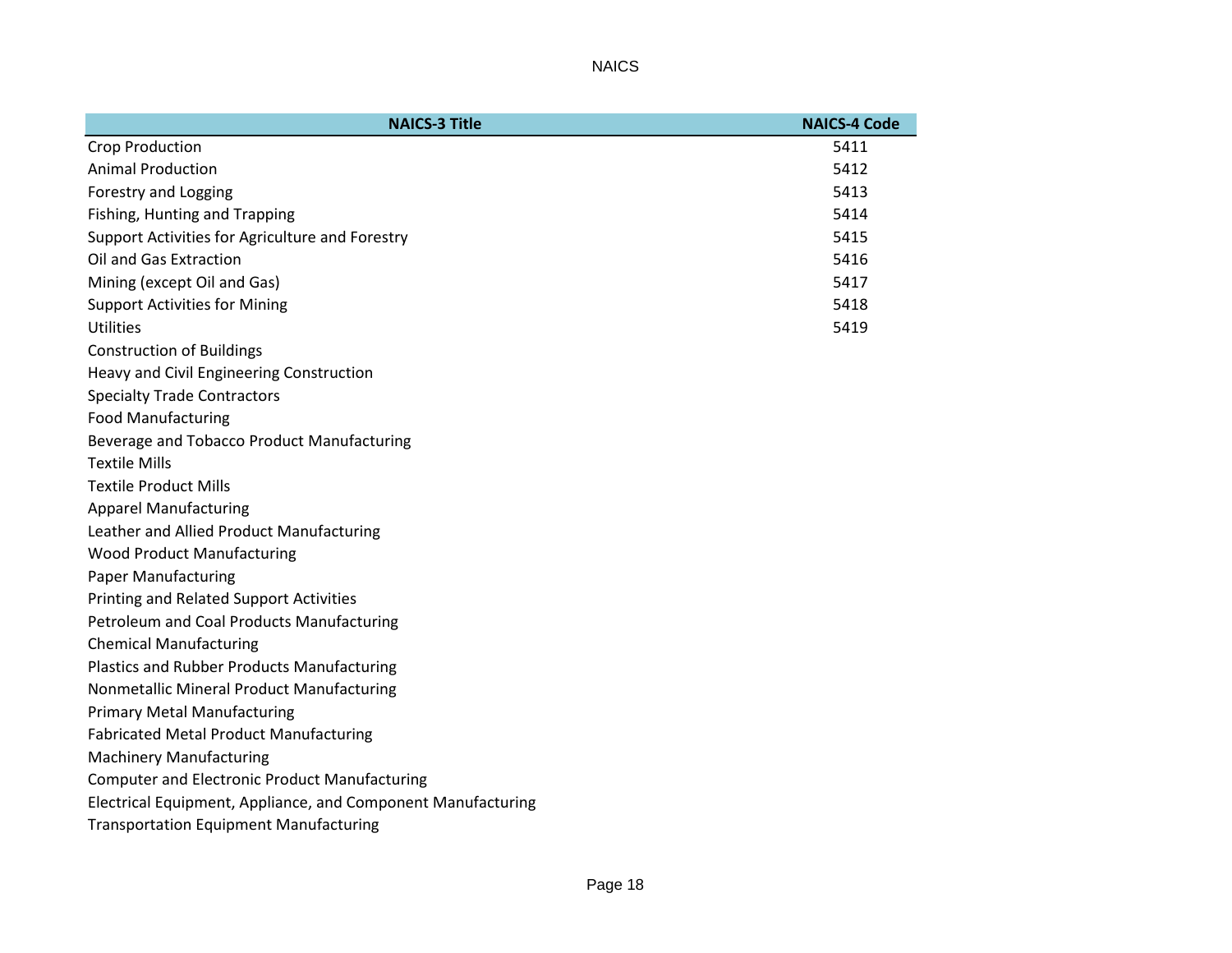Furniture and Related Product Manufacturing

Miscellaneous Manufacturing

- Merchant Wholesalers, Durable Goods
- Merchant Wholesalers, Nondurable Goods
- Wholesale Electronic Markets and Agents and Brokers
- Motor Vehicle and Parts Dealers
- Furniture and Home Furnishings Stores
- Electronics and Appliance Stores
- Building Material and Garden Equipment and Supplies Dealers
- Food and Beverage Stores
- Health and Personal Care Stores
- Gasoline Stations
- Clothing and Clothing Accessories Stores
- Sporting Goods, Hobby, Book, and Music Stores
- General Merchandise Stores
- Miscellaneous Store Retailers
- Nonstore Retailers
- Air Transportation
- Rail Transportation
- Water Transportation
- Truck Transportation
- Transit and Ground Passenger Transportation

## Pipeline Transportation

Scenic and Sightseeing Transportation Support Activities for Transportation Postal Service Couriers and Messengers Warehousing and Storage Publishing Industries (except Internet) Motion Picture and Sound Recording Industries Broadcasting (except Internet)

Internet Publishing and Broadcasting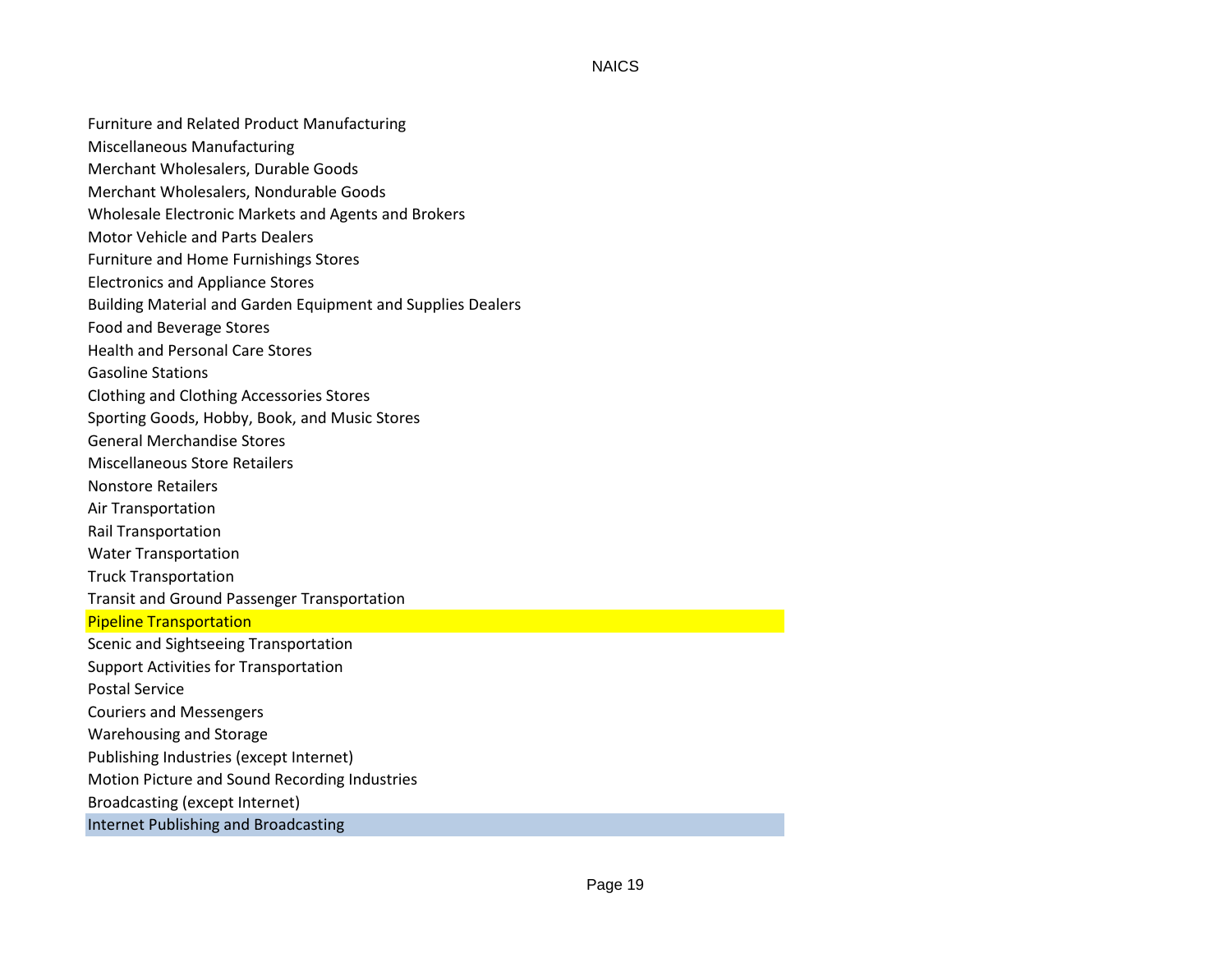Telecommunications Data Processing, Hosting and Related Services Other Information Services Monetary Authorities-Central Bank Credit Intermediation and Related Activities Securities, Commodity Contracts, and Other Financial Investments and Related Activities Insurance Carriers and Related Activities Funds, Trusts, and Other Financial Vehicles Real Estate Rental and Leasing Services Lessors of Nonfinancial Intangible Assets (except Copyrighted Works) Professional, Scientific, and Technical Services Management of Companies and Enterprises Administrative and Support Services Waste Management and Remediation Services Educational Services Ambulatory Health Care Services Hospitals Nursing and Residential Care Facilities Social Assistance Performing Arts, Spectator Sports, and Related Industries Museums, Historical Sites, and Similar Institutions Amusement, Gambling, and Recreation Industries Accommodation Food Services and Drinking Places Repair and Maintenance Personal and Laundry Services Religious, Grantmaking, Civic, Professional, and Similar Organizations Private Households Executive, Legislative, and Other General Government Support Justice, Public Order, and Safety Activities Administration of Human Resource Programs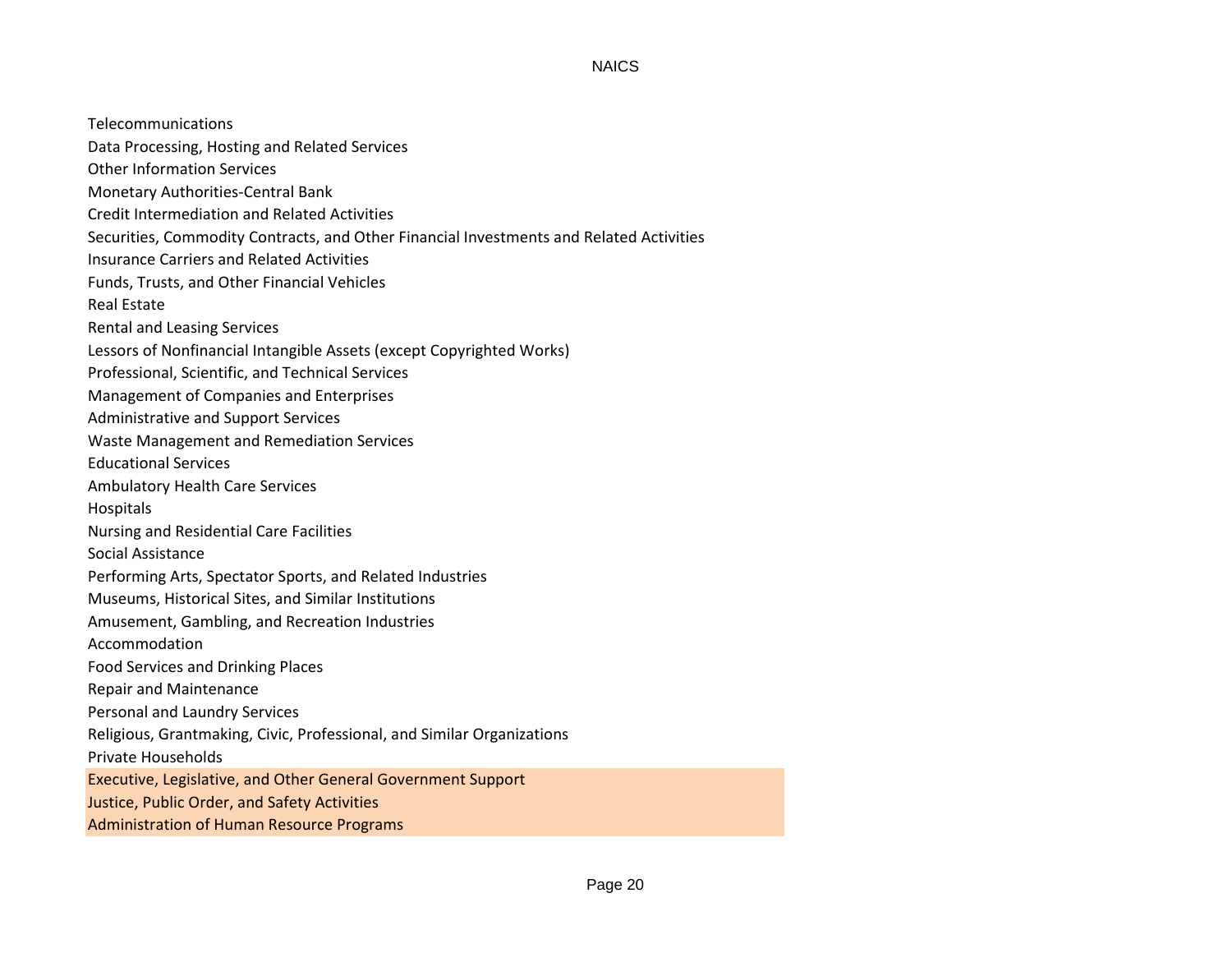Administration of Environmental Quality Programs Administration of Housing Programs, Urban Planning, and Community Development Administration of Economic Programs Space Research and Technology National Security and International Affairs